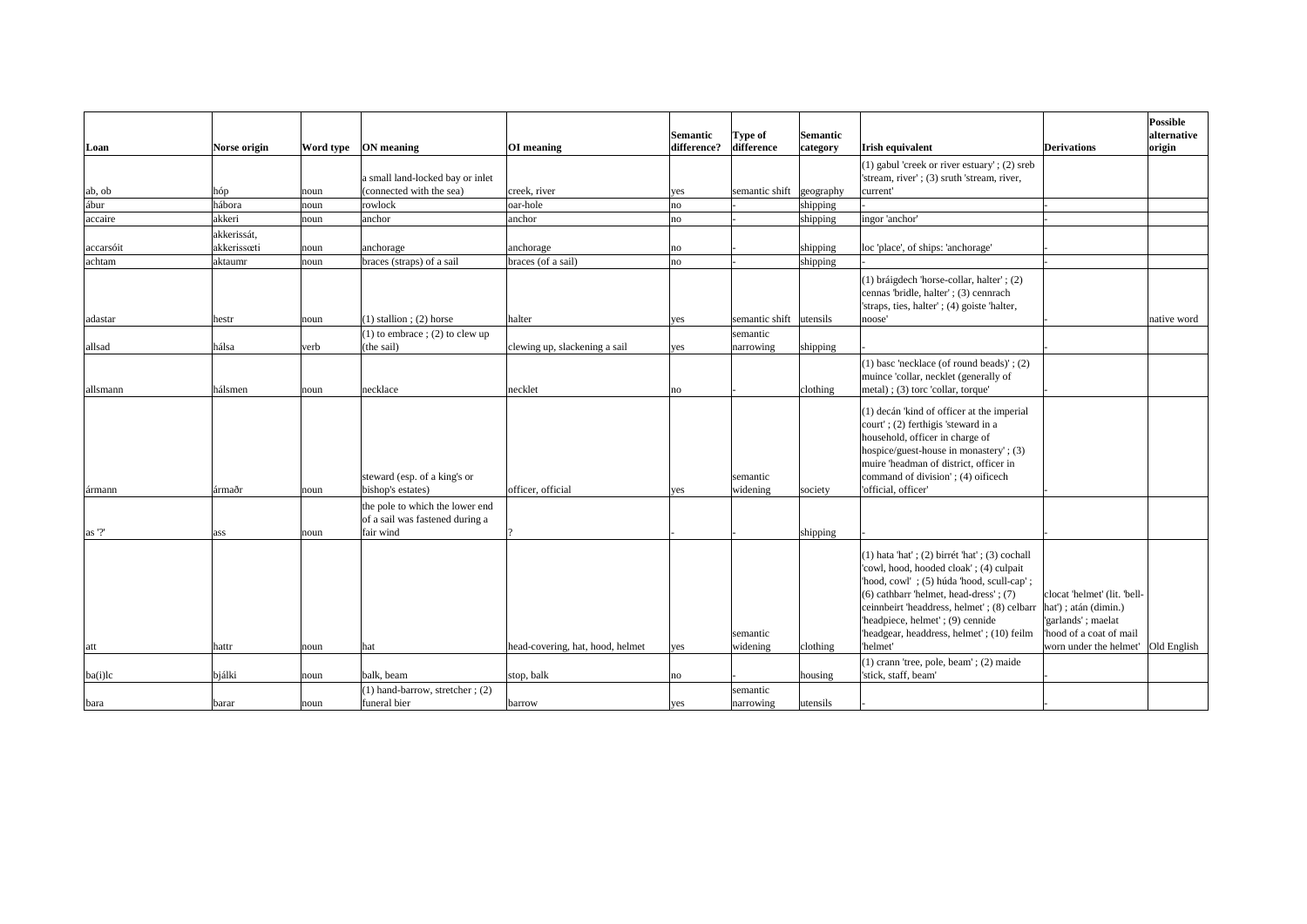|          |              |      |                                        |                                                                              |     |                |          | (1) arthrach 'ferry-boat, boat, ship'; (2)       |                          |             |
|----------|--------------|------|----------------------------------------|------------------------------------------------------------------------------|-----|----------------|----------|--------------------------------------------------|--------------------------|-------------|
|          |              |      |                                        |                                                                              |     |                |          | bircán 'kind of (small) boat); (3) cubal         |                          |             |
|          |              |      |                                        |                                                                              |     |                |          | 'small boat'; (4) cul 'boat'; (5) culad 'boat'   |                          |             |
|          |              |      |                                        |                                                                              |     |                |          | $(6)$ curach 'coracle, skiff, boat' ; (7) es(s)  |                          |             |
|          |              |      |                                        |                                                                              |     |                |          | 'vessel, boat, ship'; (8) ethar 'boat, ferry-    |                          |             |
|          |              |      |                                        |                                                                              |     |                |          |                                                  |                          |             |
|          |              |      |                                        |                                                                              |     |                |          | boat'; $(9)$ lestar 'vessel, ship, boat'; $(10)$ |                          |             |
|          |              |      |                                        |                                                                              |     |                |          | long 'ship, boat, vessel'; (11) lóthar           |                          |             |
|          |              |      |                                        |                                                                              |     |                |          | 'vessel, boat'; (12) nó 'boat (generally         |                          |             |
|          |              |      |                                        |                                                                              |     |                |          | small, propelled by oars)'; (13) pat(t)a         |                          |             |
| bát      | bátr         | noun | boat                                   | boat                                                                         | no  |                | shipping | 'boat, vessel'; (14) soithech 'vessel, boat'     |                          | Old English |
| beirling | berlings-áss | noun | pole                                   | some part of a boat (pole, board?)                                           | no  |                | shipping | see 'bát'                                        |                          |             |
|          |              |      |                                        |                                                                              |     |                |          | $(1)$ cuirm 'ale, beer'; $(2)$ flaith 'liquor    |                          |             |
|          |              |      |                                        |                                                                              |     |                |          |                                                  |                          |             |
|          |              |      |                                        |                                                                              |     |                |          | (esp. ale or beer)'; (3) farlinn 'inferior ale,  |                          |             |
|          |              |      |                                        |                                                                              |     |                |          | small beer'; (4) linn 'drink (gen.), more        |                          |             |
|          |              |      |                                        |                                                                              |     |                |          | spec. brew, ale, beer, intoxicating drink';      |                          |             |
| beóir    | bjórr        | noun | beer                                   | beer                                                                         | no  |                | food     | (5) sugán 'small beer'                           |                          |             |
|          |              |      | $(1)$ fine coloured cloth; $(2)$ cover |                                                                              |     |                |          | (1) anart 'linen cloth'; (2) gibal 'clout,       |                          |             |
|          |              |      |                                        |                                                                              |     |                |          | piece of cloth'; $(3)$ sról 'fine cloth'; $(4)$  |                          |             |
|          |              |      | of a bed; $(3)$ burial sheet; $(4)$    | covering, sheet, garment (one                                                |     |                |          |                                                  |                          |             |
| blaí     | blæja        | noun | cover of an altar table                | covering the breast)                                                         | no  |                | clothing | recholl 'winding-sheet, shroud'                  |                          |             |
|          |              |      |                                        |                                                                              |     |                |          | (1) fidbocc 'wood-bow, archer's bow,             |                          |             |
|          |              |      | $(1)$ bow; (2) arch (of a bridge),     |                                                                              |     | semantic       |          | rainbow; (2) stúag 'arch, bow, loop,             | bogatóir 'bowman,        |             |
| boga     | bogi         | noun | vault; $(3)$ gush, jet                 | $(1)$ bow (weapon); $(2)$ bow, curve                                         | yes | narrowing      | warfare  | rainbow'                                         | archer'                  | Old English |
|          |              |      |                                        |                                                                              |     |                |          |                                                  |                          |             |
|          |              |      | $(1)$ board, plank; (2) side of a      |                                                                              |     |                |          |                                                  |                          |             |
|          |              |      | ship ; (3) the inner margin of a       |                                                                              |     |                |          |                                                  |                          |             |
|          |              |      | vessel between the rim and the         |                                                                              |     |                |          |                                                  |                          |             |
|          |              |      | liquid; $(4)$ board, table; $(5)$      |                                                                              |     |                |          |                                                  | bordach 'rimmed';        |             |
|          |              |      |                                        |                                                                              |     |                |          |                                                  |                          |             |
|          |              |      |                                        | board, food, maintenance at table $ (1)$ edge, side, border brink (of vessel |     | semantic       |          | $(1)$ clár 'board, plank'; $(2)$ mías 'flat      | bordmar 'meal-           |             |
| bord     | borð         | noun | $(6)$ chess-board                      | $'$ land); (2) board, table                                                  | yes | narrowing      | housing  | board, slap, table, tray, platter                | consuming'               | Old English |
|          |              |      |                                        |                                                                              |     |                |          |                                                  |                          |             |
|          |              |      |                                        |                                                                              |     |                |          | (1) caisel 'stone wall, rampart, stone fort;     |                          |             |
|          |              |      |                                        |                                                                              |     |                |          | (2) dindgna 'height, landmark, earth-built       |                          |             |
|          |              |      |                                        |                                                                              |     |                |          | fort ; (3) dúnad 'encampment, permanent          |                          |             |
|          |              |      |                                        |                                                                              |     |                |          | entrenchment, fort; (4) dúnlis 'fort'; (5)       |                          |             |
|          |              |      |                                        |                                                                              |     |                |          | ráth 'earthen rampart surrounding a chief's      |                          |             |
|          |              |      |                                        |                                                                              |     |                |          | residenc, fort, rath' (6) cathair 'stone         |                          |             |
|          |              |      |                                        |                                                                              |     |                |          |                                                  |                          |             |
|          |              |      | $(1)$ small domeshaped hill; $(2)$     |                                                                              |     |                |          | enclosure, fortress, castle, dwelling; (7)       | borgach 'castled';       |             |
|          |              |      | stronghold, fortification, castle;     |                                                                              |     | semantic       |          | baile 'place, settlement, (fortified) village,   | borgdae 'belonging to    |             |
| borg     | borg         | noun | (3) fortified town, city               | fort, (fortified) town, city, castle                                         | yes | narrowing      | housing  | town, city'                                      | a town'                  | Latin       |
|          |              |      |                                        |                                                                              |     |                |          | $(1)$ pes 'bag, purse'; $(2)$ sparán 'purse,     |                          |             |
|          |              |      |                                        |                                                                              |     |                |          | pouch'; (3) clera 'wallet, bag'; (4) íadach      |                          |             |
|          |              |      |                                        |                                                                              |     |                |          | 'wallet, bag (in which women kept their          |                          |             |
|          |              |      |                                        |                                                                              |     |                |          | jewellery)'                                      |                          |             |
| bossán   | posi         | noun | bag                                    | purse, wallet                                                                | yes | specialisation | clothing |                                                  |                          | Old English |
|          |              |      |                                        |                                                                              |     |                |          |                                                  | Gallbróc 'foreign shoe'  |             |
|          |              |      |                                        |                                                                              |     |                |          |                                                  | ; berrbróc 'short trews, |             |
|          |              |      |                                        |                                                                              |     |                |          |                                                  | breeches, shoes'         |             |
|          |              |      |                                        |                                                                              |     |                |          |                                                  |                          |             |
|          |              |      |                                        |                                                                              |     |                |          | $(1)$ accrann 'sandal, shoe'; $(2)$ as(sa)       | (?ber+broc); fúathróc    |             |
|          |              |      | (1) one leg of a pair of breeches;     |                                                                              |     |                |          | 'shoe, slipper, hose ; (3) cúarán 'shoe,         | 'girdle or apron worn    |             |
|          |              |      | $(2)$ breeches (the pl. brockr is      |                                                                              |     | semantic       |          | sock'; (4) fallaccrann 'sandal, thonged          | round the waist and      |             |
| bróc     | brók         | noun | more common)                           | shoe, (pl) leggings, hose, (?) breeches $ yes $                              |     | widening       | clothing | shoe, greaves, leggings'                         | loins by warriors'       | Old English |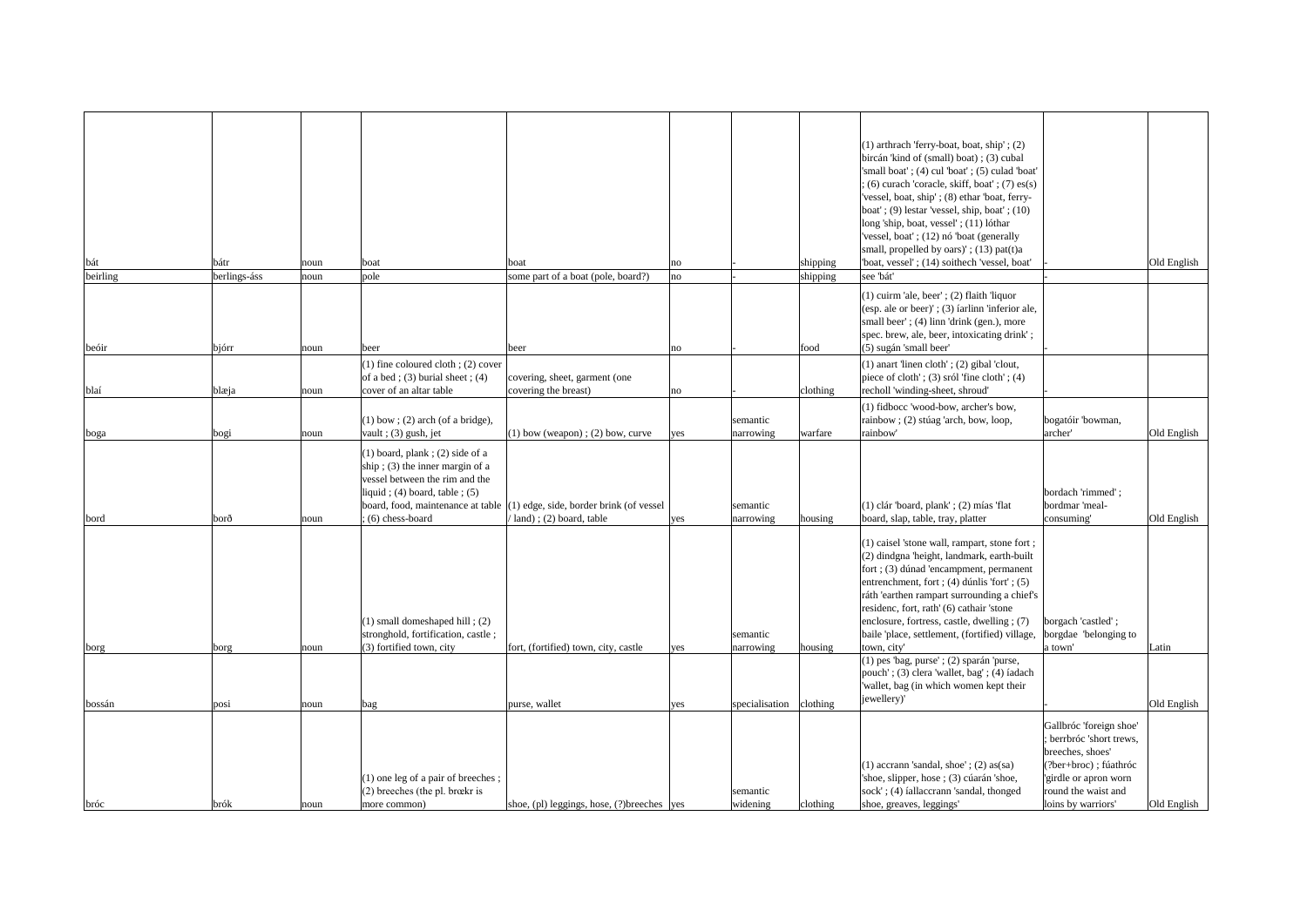| brostaid, brostaigid | broddr              | verb | spike, goad                                                                                       | urges, incites, stirs up                                                                                    | yes | semantic shift warfare |          | $(1)$ gressaid 'urges, incites, provokes'; $(2)$<br>ad-annai 'kindles, lights, stirs up, incites'<br>(3) do-dúrig 'incites, provokes'                                                                                                                                                                                                                                                                                                                                                                                                                                                                                                                                                                                            | brostaigthech<br>'stimulating';<br>brostugad 'act of<br>urging, inciting, stirring<br>$ $ (up), stimulating' |             |
|----------------------|---------------------|------|---------------------------------------------------------------------------------------------------|-------------------------------------------------------------------------------------------------------------|-----|------------------------|----------|----------------------------------------------------------------------------------------------------------------------------------------------------------------------------------------------------------------------------------------------------------------------------------------------------------------------------------------------------------------------------------------------------------------------------------------------------------------------------------------------------------------------------------------------------------------------------------------------------------------------------------------------------------------------------------------------------------------------------------|--------------------------------------------------------------------------------------------------------------|-------------|
| brot                 | broddr              | noun | spike, goad                                                                                       | spike, goad                                                                                                 | no  |                        | warfare  | $(1)$ bir 'stake, point, spear, spike'; $(2)$ deil<br>'piece of wood, goad'                                                                                                                                                                                                                                                                                                                                                                                                                                                                                                                                                                                                                                                      | bruitín 'little goad';<br>bruithne 'goad, point,<br>spike'                                                   |             |
| broth                | brauð               | noun | bread                                                                                             | beard, ear of corn, corn, fruit,<br>produce                                                                 | yes | semantic shift   food  |          | $(1)$ arán 'bread, loaf'; $(2)$ aithorad 'fruit,<br>produce'; (3) días 'ear of corn'; (4) suth<br>Truit, produce'; (5) bairgen 'bread, loaf'                                                                                                                                                                                                                                                                                                                                                                                                                                                                                                                                                                                     |                                                                                                              | Old English |
| búaile               | bóla                | noun | (1) the boss of a shield $(2)$<br>blain, botch                                                    | some part (gen. of metal) on a shield,<br>usu. translated 'boss' but more prob.<br>ring or somet. rim, edge | yes | semantic<br>narrowing  | warfare  | $(1)$ bocóit 'boss of a shield'; freq. also the<br>shield itself $(2)$ túaim 'bend, arch, boss<br>of a shield; $(3)$ dul 'rim (of a shield?)';<br>(4) bil 'rim, border, edge', usually of<br>shields                                                                                                                                                                                                                                                                                                                                                                                                                                                                                                                             |                                                                                                              |             |
| búanna               | búandi, bóndi       | noun | landowner; (2) master, head of a $\vert$ esp. hired, billeted soldier,<br>household $(3)$ husband | (1) husbandman, farmer, peasant, professional soldier, fighting-man,<br>mercenary, permanent soldier        | yes | semantic shift society |          | (1) amus 'hireling, servant, hired soldier,<br>mercenary'; (2) dílmainech 'free-lance,<br>hired soldier, mercenary'; (3) míl 'soldier'<br>; (4) seirsénach 'archer, bowman,<br>mercenary, hired soldier'; (5) súaitrech<br>'mercenary, hired or billeted soldier'                                                                                                                                                                                                                                                                                                                                                                                                                                                                | búannacht 'quarterage,<br>billeting, military<br>service'; búannaigthe<br>'enlistment'                       | native word |
| bulbing              | bylmingr            | noun | a sort of bread                                                                                   | loaf of bread                                                                                               | no  |                        | food     | (1) arán 'bread, loaf ; (2) bairgen 'bread,<br>$\text{loaf}$ ; (3) páin 'bread, loaf (rare)'; (4)<br>srubán 'thin cake of bread, loaf'                                                                                                                                                                                                                                                                                                                                                                                                                                                                                                                                                                                           |                                                                                                              |             |
| cába                 | kápa                | noun | cloak made with a cowl or hood                                                                    | cape, cloak                                                                                                 | no  |                        | clothing | $(1)$ rocán 'tunic, cape'; $(2)$ araít 'covering,<br>cloak, mantle'; (3) bratt 'cloak, mantle';<br>$(4)$ casal 'mantle, cloak, chasuble'; $(5)$<br>celtair 'concealment, covering, garment,<br>mantle, cloak'; (6) deichelt 'robe, cloak';<br>(7) fallaing 'cloak, mantle'; (8) fola<br>'shawl, cloak'; (9) forbrat 'outer covering,<br>$\text{cloak}'$ ; (10) fuidir 'cloak'; (11) imthacht<br>'covering, garment, cloak'; (12) lenn<br>'cloak mantle'; (13) lumman 'cloak,<br>(protecting) mantle'; $(14)$ saí 'cloak'; $(15)$<br>sídalbrat 'some kind of cloak'; $(16)$<br>súanach 'cloak, mantle'; (17) timthach<br>'covering, garment, cloak; (18) tuignech<br>'mantle worn by poet, mantle, cloak,<br>covering in general' |                                                                                                              |             |
|                      |                     |      |                                                                                                   |                                                                                                             |     | semantic               |          | $(1)$ loman 'cord, rope, thong, string'; $(2)$<br>refed 'cord, rope, cable'; (3) selán 'halter,<br>rope'; $(4)$ súainem 'rope, cord, string'; $(5)$                                                                                                                                                                                                                                                                                                                                                                                                                                                                                                                                                                              |                                                                                                              |             |
| cadla                | kaðall (pl. kaðlar) | noun | cable, rope                                                                                       | $(1)$ rope, cord; (2) the small guts                                                                        | yes | widening               | utensils | tét 'rope, cord, string, spider's thread'                                                                                                                                                                                                                                                                                                                                                                                                                                                                                                                                                                                                                                                                                        | cadlaide 'corded'                                                                                            |             |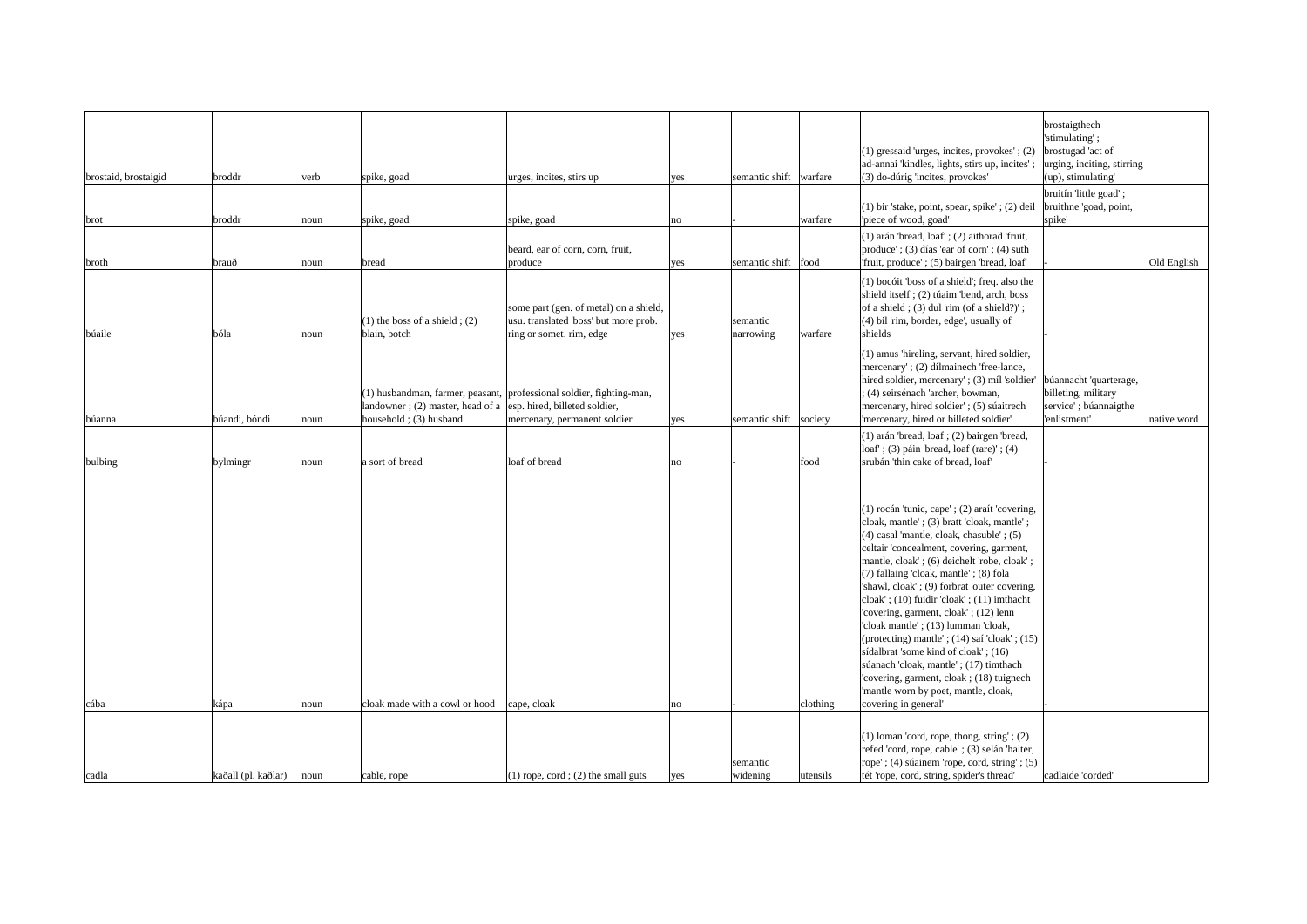|             |                                      |      |                                                                             |                                     |     |                        |          | ammait 'woman with supernatural powers,<br>witch, hag'; (2) caillech (in saga's mostly)                                                                                                                                                                                                          |                                                                                                                                                                              |             |
|-------------|--------------------------------------|------|-----------------------------------------------------------------------------|-------------------------------------|-----|------------------------|----------|--------------------------------------------------------------------------------------------------------------------------------------------------------------------------------------------------------------------------------------------------------------------------------------------------|------------------------------------------------------------------------------------------------------------------------------------------------------------------------------|-------------|
| cairling    | kerling                              | noun | $(1)$ woman, wife; (2) old woman hag                                        |                                     | yes | specialisation society |          | 'hag, witch, crone'                                                                                                                                                                                                                                                                              |                                                                                                                                                                              |             |
| callaire    | kallari                              | noun | crier, herald                                                               | herald, crier                       | no  |                        | society  | $(1)$ airfócarthid 'announcer, herald'; $(2)$<br>bollsaire 'herald, crier, marshal'; (3)<br>erdonál 'herald, crier, trumpeter, piper';<br>(4) fúarcarthaid 'one who proclaims,<br>herald, announcer'                                                                                             | callairech 'proclaimed,<br>announced'                                                                                                                                        |             |
| cantarchapa | kantarakápa                          | noun | priest's or bishop's gown                                                   | choir-cape                          | no  |                        | clothing |                                                                                                                                                                                                                                                                                                  |                                                                                                                                                                              |             |
| carb        | karfi                                | noun | swift-going ship, galley                                                    | ship                                | no  |                        | shipping | (1) arthrach 'ferry-boat, boat, ship'; (2)<br>bárc 'bark, ship' ; $(3)$ es $(s)$ 'vessel, boat,<br>ship'; (4) lestar 'vessel, container, ship,<br>$\vert$ boat'; (5) long 'ship, boat, vessel'; (6) noe<br>'boat, ship'                                                                          |                                                                                                                                                                              |             |
|             |                                      |      |                                                                             |                                     |     |                        |          | (1) gáe 'spear'; (2) manaís 'large spear';                                                                                                                                                                                                                                                       |                                                                                                                                                                              |             |
| ces         | kesja                                | noun | $(a$ kind of) halberd                                                       | spear                               | no  |                        | warfare  | (3) sleg 'spear'; (4) foga 'small spear'                                                                                                                                                                                                                                                         |                                                                                                                                                                              |             |
| ciúil       | $k$ jóll                             | noun | (poet.) ship                                                                | ship, barque                        | no  |                        | shipping | see 'carb'                                                                                                                                                                                                                                                                                       |                                                                                                                                                                              |             |
| clamar      | klámorð                              | noun | klám 'obscene, filthy language' +<br>orð 'word, repute'                     | satire                              | yes | specialisation society |          | $(1)$ aire 'satire'; $(2)$ ail 'disgrace, reproach,<br>type of satire'; (3) cáintecht 'art of satire,<br>lampooning'; (4) dallbach 'kind of satire,<br>innuendo'; (5) dulsaine 'mockery, satire';<br>(6) glám 'satire, lampoon, censure'; (7)<br> rindele 'satire'; (8) saignes 'humour, satire' |                                                                                                                                                                              |             |
| cnairr      | $\vert$ knorr                        | noun | ship (esp. merchant-ship)                                                   | ship                                | no  |                        | shipping | see 'carb'                                                                                                                                                                                                                                                                                       |                                                                                                                                                                              |             |
|             |                                      |      |                                                                             |                                     |     |                        |          | (1) pluc 'round mass, knob, $lump'$ ; (2)                                                                                                                                                                                                                                                        | cnapach 'knobbly,<br>lumpy'; cnapán<br>'swelling, lump';<br>cnapánach 'lumpy';<br>$\alpha$ cnapgal (cnap + gal)<br>close fighting?;                                          |             |
| cnap        | knappr                               | noun | $(1)$ knob; (2) stud, button                                                | knob, button                        | no  |                        | clothing | cnocc 'lump, swelling, perh. button')                                                                                                                                                                                                                                                            | cnáplong 'studded ship' Old English                                                                                                                                          |             |
| cnaplong    | $\kappa$ knappr + long 'ship'   noun |      | $(1)$ knob; $(2)$ stud, button<br>$\kappa$ knottr 'ball' (gen. 'knattar') + | studded ship                        | no  |                        | shipping |                                                                                                                                                                                                                                                                                                  |                                                                                                                                                                              |             |
| cnaturbarc  | *knattar-barki                       | noun | barki 'sort of small boat, launch'                                          | name of a kind of ship              | no  |                        | shipping |                                                                                                                                                                                                                                                                                                  |                                                                                                                                                                              |             |
| coite       | kati                                 | noun | small ship                                                                  | boat, vessel                        | no  |                        | shipping | see 'bát', 'carb'                                                                                                                                                                                                                                                                                |                                                                                                                                                                              |             |
|             |                                      |      |                                                                             |                                     |     |                        |          | (1) idu 'pain, artritis'; (2) crumpa 'cramp'                                                                                                                                                                                                                                                     | (1) crapaid 'contracts,<br>shrivels, shrinks, bends'<br>$(2)$ crapad 'act of<br>cramping, shrivelling,<br>contracting'; $(3)$<br>crapach 'shrunk,<br>shrivelled'; (4) crapán |             |
| crap        | krappr                               | noun | 'straight, narrow', tight'                                                  | cramp, act of cramping, contracting | yes | semantic shift body    |          | (Eng. Loanword)                                                                                                                                                                                                                                                                                  | 'cramp, contraction'                                                                                                                                                         |             |
| cuiniu      | kvinna                               | noun | woman                                                                       | woman                               | no  |                        | society  | $(1)$ ben 'woman'; $(2)$ brann 'woman'; $(3)$<br>frac 'woman'; (4) gen 'woman, girl'                                                                                                                                                                                                             |                                                                                                                                                                              | Old English |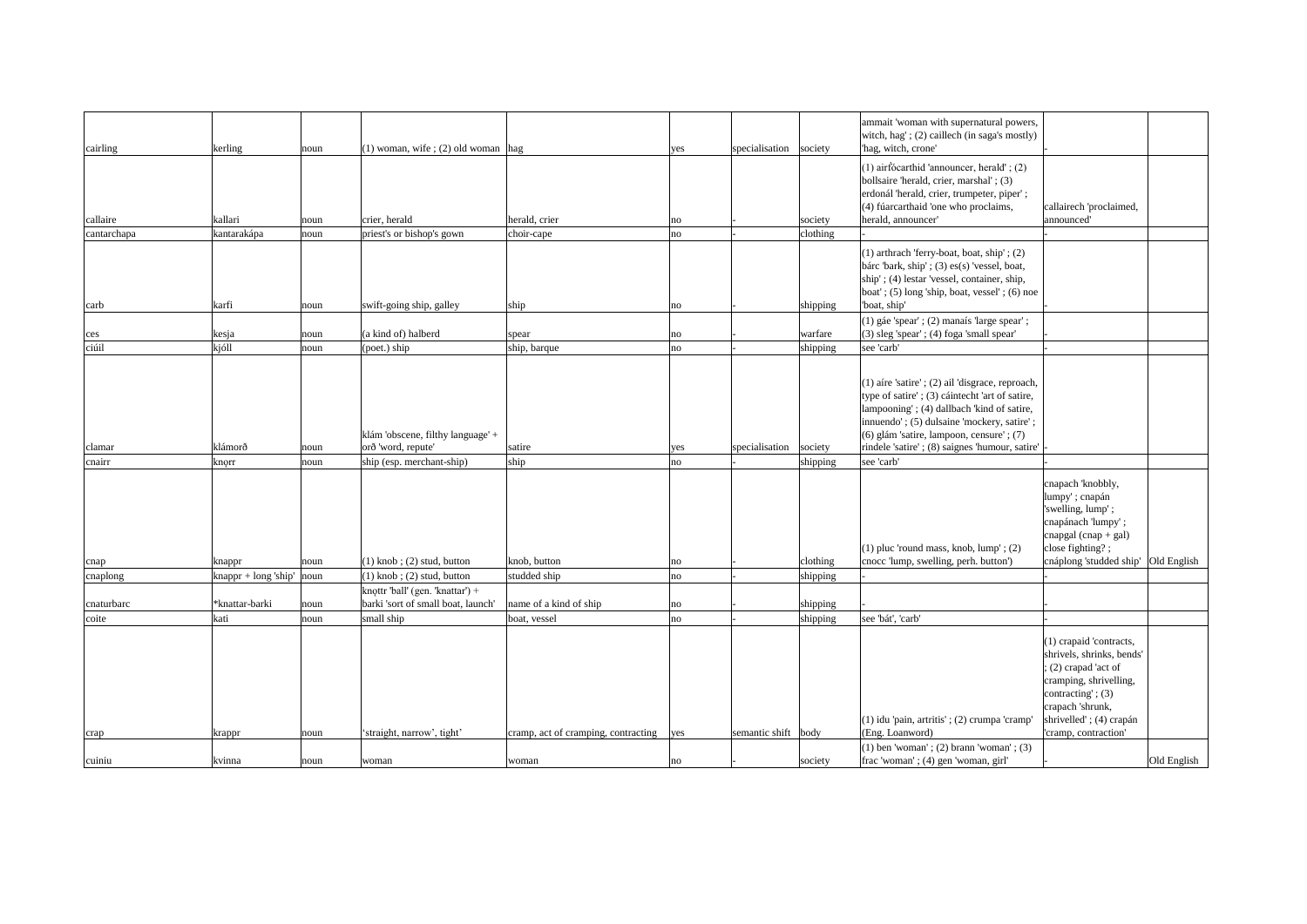|        |                   |      |                                                                                                      | $(1)$ Dane, man from Denmark; $(2)$<br>Viking in general $(3)$ stranger<br>within a territory, foreigner in<br>general ; (4) Englishmen (often) ; (5) |                |                       |           | (1) ucing 'viking, sea-rover, pirate, fleet';<br>(2) allmarach 'foreign, foreigner,<br>outlander'; (3) allmuir 'one from<br>overseas, foreigner'; (4) barbarach<br>'barbarian, foreigner'; (5) comaithech<br>'belonging to a neighbour/another,<br>stranger, alien, foreigner, outsider'; (6)<br>echtrann 'stranger, foreigner' (as subst.);<br>(7) Gall 'Gaul, Scandinavian invader,<br>foreigner'; (8) murchuirthe 'that which is<br>sent or thrown up by the sea (lit.), one                   | danardae 'Danish';<br>Dan-longas 'Danish<br>fleet, or squadron';                      |             |
|--------|-------------------|------|------------------------------------------------------------------------------------------------------|-------------------------------------------------------------------------------------------------------------------------------------------------------|----------------|-----------------------|-----------|---------------------------------------------------------------------------------------------------------------------------------------------------------------------------------------------------------------------------------------------------------------------------------------------------------------------------------------------------------------------------------------------------------------------------------------------------------------------------------------------------|---------------------------------------------------------------------------------------|-------------|
| danar  | Danir             | noun | the Danes                                                                                            | in depreciatory sense a cruel and<br>ferocious foreigner or barbarian,<br>robber, pirate, bandit                                                      | yes            | semantic<br>widening  | society   | come overseas, foreigner'; (9) loingsech<br>'exile, banished man, wanderer, sea-rover, (orig. sway of the<br>pirate'                                                                                                                                                                                                                                                                                                                                                                              | dan-smacht 'tyranny<br>Danes)                                                         |             |
| doruba | dorg              | noun | trailing-line                                                                                        | measuring-line, fishing-line                                                                                                                          | yes            | semantic<br>widening  | lutensils | (1) rúaimnech 'a long hair (esp.<br>horsehair), fishing-line ; (2) rúainne 'a<br>hair, thread, fibre, fishing-line'                                                                                                                                                                                                                                                                                                                                                                               |                                                                                       |             |
|        |                   |      |                                                                                                      |                                                                                                                                                       |                |                       |           | $(1)$ béilfhlesc 'rim, edge'; $(2)$ bil 'rim,<br>border, edge'; (3) brú 'edge, brink, bank,<br>border; (4) cimas 'edge, border, limit';<br>(5) eochair 'edge, border, rim'; (6) fáebar<br>'sharp edge (of sword/blade)'; (7) imbel<br>'edge, rim, border'; (8) ir(i)ud 'edge,<br>margin'; (9) ochair 'edge, border, side';<br>$(10)$ or 'limit, boundary, side, edge'; $(11)$<br>scoth 'point, edge (of weapon); (12) slis<br>'side, wall, edge'; (13) tairsech 'threshold,  ecgach 'sharp, edged |                                                                                       |             |
| ecg    | egg               | noun | edge<br>a noose fastened to the edge of a                                                            | edge                                                                                                                                                  | no             |                       | warfare   | entrance, edge, boundary'                                                                                                                                                                                                                                                                                                                                                                                                                                                                         | $\int$ (lit.)                                                                         | Old English |
| eibil  | hefill            | noun | sail to help in furling it                                                                           | rope for hoisting a sail, clew-lines                                                                                                                  | $\overline{p}$ |                       | shipping  |                                                                                                                                                                                                                                                                                                                                                                                                                                                                                                   |                                                                                       |             |
| elta   | hjalt             | noun | $(1)$ the boss or knob (at the end<br>of a sword-hilt); (2) the guard<br>(between the hilt and blade | the guard between the hilt and the<br>blade                                                                                                           | yes            | semantic<br>narrowing | warfare   | $(1)$ cros 'cross, cross-guard, hilt'; $(2)$<br>mimasc 'part of a spear, guard-ring below<br>the blade'                                                                                                                                                                                                                                                                                                                                                                                           | eltach 'having hilt<br>guards'; torcelta 'part<br>of a sword, collared<br>hilt-guard' |             |
|        |                   |      | $(1)$ wild boar; $(2)$ (poet.) king,                                                                 |                                                                                                                                                       |                | semantic              |           | (1) cullach 'boar', 'stallion'; (2) ner 'boar'<br>$(poet.); (3)$ torc (allaid) '(wild) boar'; (4)                                                                                                                                                                                                                                                                                                                                                                                                 |                                                                                       |             |
| eobarr | <i>i</i> ofurr    | noun | chief, prince                                                                                        | boar                                                                                                                                                  | yes            | narrowing             | animals   | treithirne 'wild boar'; (5) tríath 'boar'                                                                                                                                                                                                                                                                                                                                                                                                                                                         |                                                                                       | Old English |
|        | $\ast$ jofurhattr |      |                                                                                                      | head-dress                                                                                                                                            |                | semantic              |           |                                                                                                                                                                                                                                                                                                                                                                                                                                                                                                   |                                                                                       |             |
| eobrat |                   | noun | compound: $j$ <i>o</i> furr + hattr 'hat'                                                            |                                                                                                                                                       | yes            | widening              | clothing  | $(1)$ capall 'horse'; $(2)$ díla 'steed, war-<br>horse, saddle-horse'; $(3)$ ech 'horse'; $(4)$<br>fell 'horse'; (5) gabor, gabair 'horse, mare'<br>$(6)$ marc 'horse' $(7)$ midach 'male horse,                                                                                                                                                                                                                                                                                                  |                                                                                       | Old English |
| est    | hestr             | noun | $(1)$ stallion; (2) horse                                                                            | horse                                                                                                                                                 | no             |                       | animals   | stallion'                                                                                                                                                                                                                                                                                                                                                                                                                                                                                         |                                                                                       |             |
|        |                   |      |                                                                                                      |                                                                                                                                                       |                |                       |           | (1) fec 'spade or similar tool for digging';<br>(2) láige 'mattock, spade, spear'; (3) ráma<br>'agricultural tool, spade'; (4) rúam 'spade,                                                                                                                                                                                                                                                                                                                                                       |                                                                                       |             |
| fál    | páll              | noun | kind of hoe or spade                                                                                 | spade                                                                                                                                                 | no             |                       | utensils  | turf-spade'                                                                                                                                                                                                                                                                                                                                                                                                                                                                                       |                                                                                       | Old English |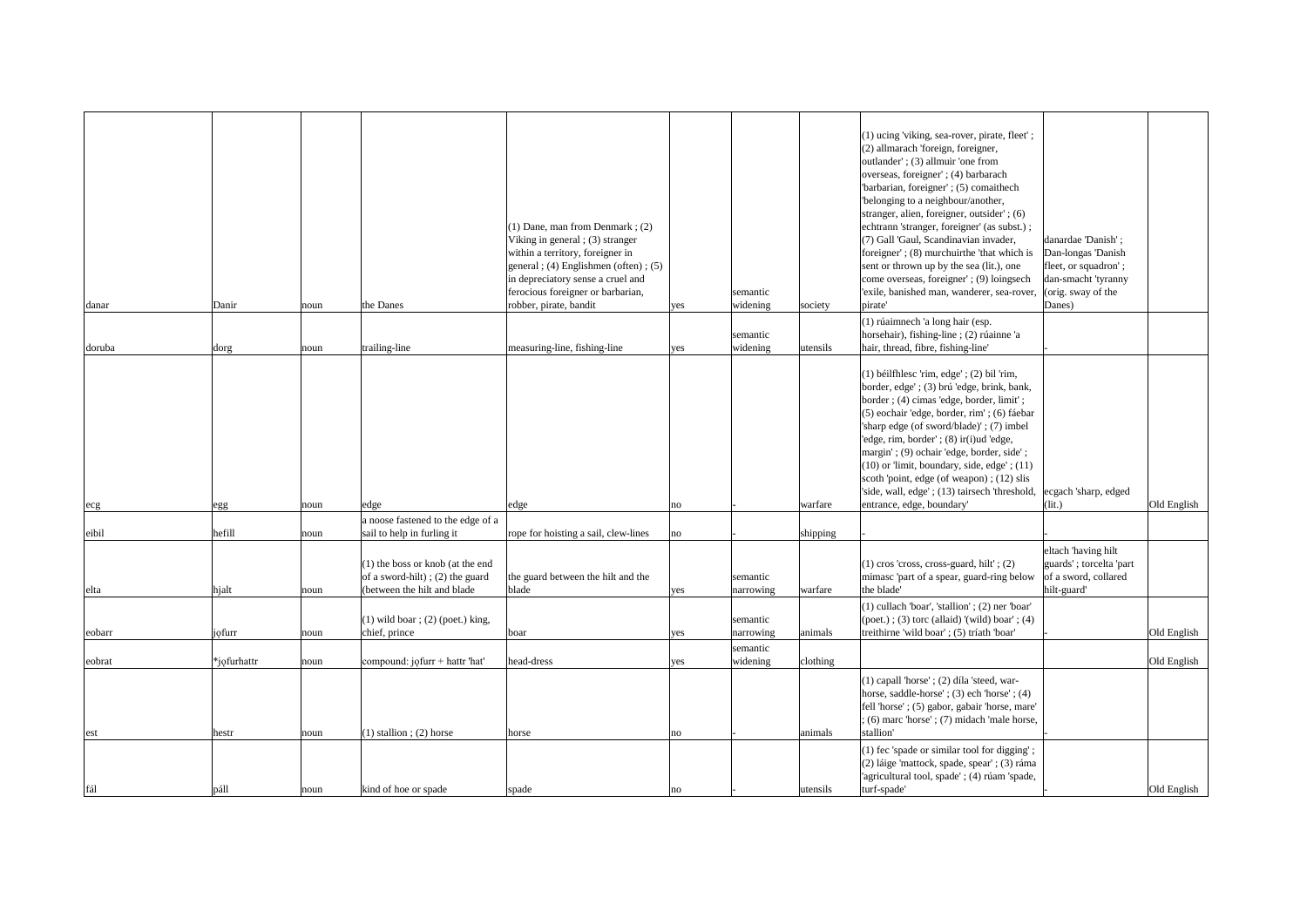|                               |                          |              |                                                                                                                                |                                      |                 |                        |                      | $(1)$ aite 'foster-father, tutor, teacher'; $(2)$<br>dechtoir 'dictator, teacher'; (3) dochtúir<br>'learned man, teacher, professor,<br>physician'; (4) forcetlaid 'teacher,<br>instructor'; (5) inchose thaid 'teacher,<br>instructor'; $(6)$ maigister 'teacher'; $(7)$<br>múintid 'teacher, instructor'; (8)                                                                                                                                              |                                                                  |             |
|-------------------------------|--------------------------|--------------|--------------------------------------------------------------------------------------------------------------------------------|--------------------------------------|-----------------|------------------------|----------------------|--------------------------------------------------------------------------------------------------------------------------------------------------------------------------------------------------------------------------------------------------------------------------------------------------------------------------------------------------------------------------------------------------------------------------------------------------------------|------------------------------------------------------------------|-------------|
| fithir                        | vitr                     | noun         | wise                                                                                                                           | teacher                              | yes             | semantic shift society |                      | tecaisctheóir 'teacher, instructor'                                                                                                                                                                                                                                                                                                                                                                                                                          |                                                                  | native word |
| fraig                         | frakka                   | noun         | spear, lance                                                                                                                   | shield (poetic), dagger(?)           | yes             | semantic shift         | warfare              |                                                                                                                                                                                                                                                                                                                                                                                                                                                              |                                                                  |             |
|                               |                          |              |                                                                                                                                |                                      |                 |                        |                      | (1) comla 'valve of door, window, lid,                                                                                                                                                                                                                                                                                                                                                                                                                       | fuindeócach 'having                                              |             |
| fuindeóc                      | vindauga                 | noun         | window                                                                                                                         | window                               | $\overline{no}$ |                        | housing              | covering'; (2) seinistir 'window'                                                                                                                                                                                                                                                                                                                                                                                                                            | windows'                                                         |             |
|                               |                          |              |                                                                                                                                |                                      |                 |                        |                      | (1) archocaid 'hunting-hound, stag-hound'                                                                                                                                                                                                                                                                                                                                                                                                                    |                                                                  |             |
| $\alpha$ gadar $\alpha$ gagar | gagarr                   | noun         | $\log$ (rare)                                                                                                                  | hunting-dog, beagle                  | yes             | specialisation         | animals              | ; (2) mílchú 'greyhound, hunting hound'                                                                                                                                                                                                                                                                                                                                                                                                                      |                                                                  | native word |
| garrda                        | garðr                    | noun         | $(1)$ fence, wall ; $(2)$ enclosed<br>space, yard; (3) court-yard,<br>$court$ ; (4) house, dwelling; (5)<br>stronghold, castle | plot, yard, enclosure, court, garden | yes             | semantic<br>narrowing  | housing              | (1) lann 'land, ground, plot, house,<br>building'; (2) loc 'place, dwelling, plot of<br>ground, site'; fóitín 'small sod, small plot<br>of land'; (3) búaile 'cow-house, yard,<br>enclosure, paddock'; (4) les 'the space<br>about a dwelling-house, farmyard,<br>courtyard; (5) bannrach 'enclosure'; (6)<br>cró 'enclosure, enclosed space'; (7)<br>sonnach 'enclosure, pallisade'                                                                         | garrdadóir 'gardener'                                            |             |
| gróma                         | grómr                    | noun         | blot, dirty spot                                                                                                               | satire                               | yes             | semantic shift society |                      | see 'clamar'                                                                                                                                                                                                                                                                                                                                                                                                                                                 | grómaid 'satirises,<br>mocks at'                                 |             |
| grunda                        | grunnr                   | noun         | bottom (of sea or water)                                                                                                       | ground, basis                        | yes             | semantic<br>widening   | geography            | (1) don 'place, ground, earth'; (2) fonn<br>'sole, soil, ground ; (3) lann 'land, ground,<br>plot, house, building'; (4) lár 'surface,<br>ground, floor'; (5) talam 'earth, ground';<br>$(6)$ tír 'earth, ground'; $(7)$ fotha<br>'foundation, basis, bottom'; (8) slaetrach<br>"basis, foundation'; (9) sol 'floor, basis,<br>foundation'                                                                                                                   |                                                                  | Old English |
| gunnfund                      | gunnfáni                 | noun         | war banner; processional banner                                                                                                | banner                               | no              |                        | warfare              | (1) brattach 'clothing, shield, banner,<br>standard; (2) eng 'portion of surface,<br>patch, strip, banner, sail'; (3) onchú<br>'name of an animal, banner, standard'; (4)<br>sról(l) 'fine cloth, satin, silk, banner,<br>battle-standard'; (5) súaichentas<br>'distinguishing mark, emblem, flag, battle-<br>standard, ensign'<br>(1) bruiden 'hostel, banqueting-hall,<br>house, mansion; (2) bruig '(cultivated)<br>land, holding, region, border, (farm- |                                                                  | Old English |
| halla                         | holl (gen. hallar)<br>ey | noun<br>noun | large house, hall (esp. of a king<br>or earl)<br>island                                                                        | hall<br>island                       | no <br> no      |                        | housing<br>geography | )house, abode, hall, mansion, castle'; (3)<br>cuirmthech 'ale-house, banqueting-hall';<br>$(4)$ fletech 'banqueting-house or hall'; $(5)$<br>indless 'hall, court'; (6) midchuairt<br>'banqueting hall'<br>inis 'island'                                                                                                                                                                                                                                     | talla 'hall, building'<br>(from 'halla', cf. taiste<br>< haiste) | Old English |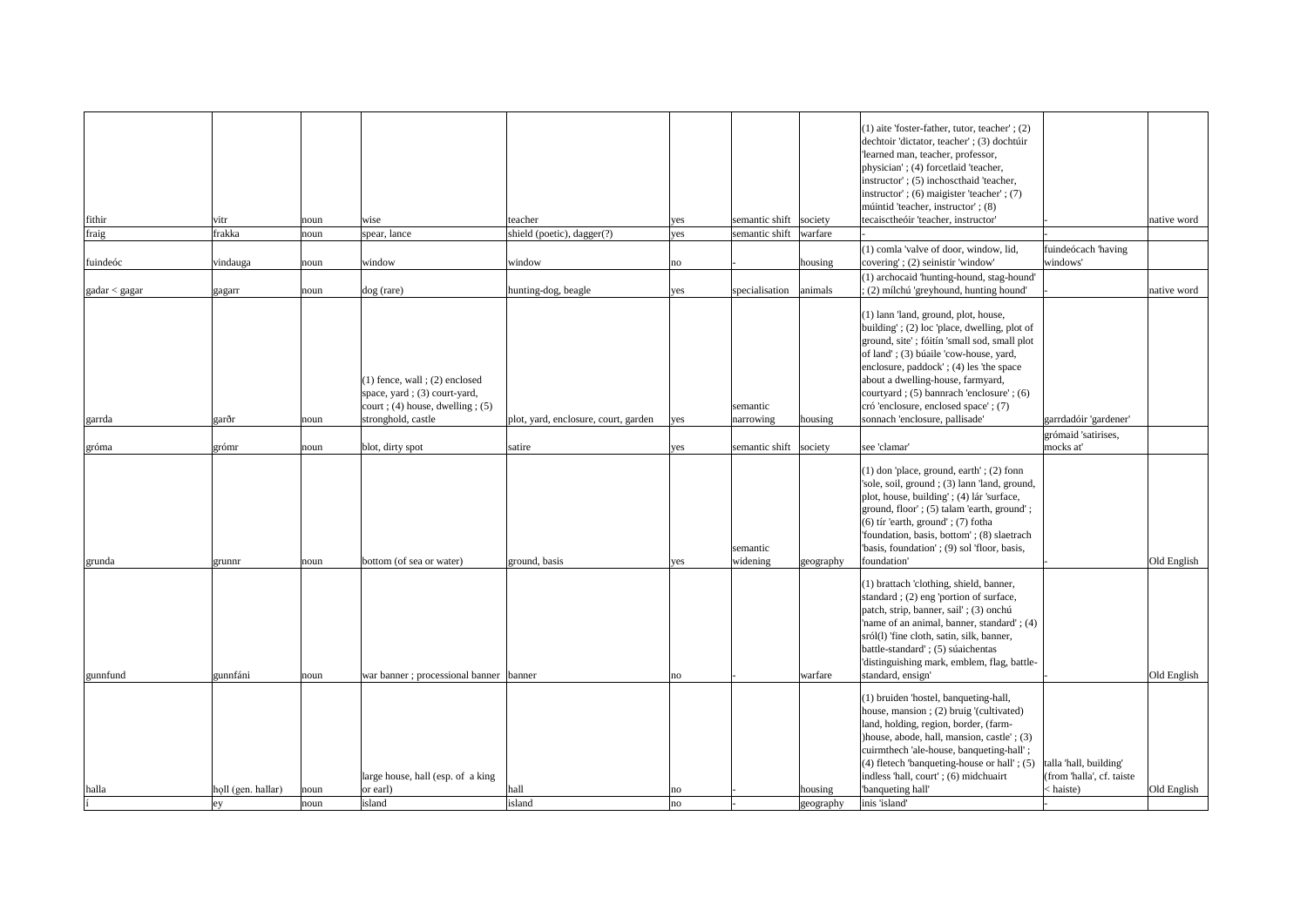|                  |          |      | (1) [poet.] a highborn, noble man<br>or warrior $(2)$ earl (in dignity                                                                                                                                                                                                                                                           |                                                                                                                                                         |     | semantic              |          | (1) flaithem 'ruler, prince'; (2) follamnaid<br>'ruler'; (3) forcongarthid 'commander,<br>ruler'; (4) forlámaid 'ruler, commander';<br>(5) ruiri 'king, surpreme ruler'; (6) sár<br>'chief, ruler'; (7) smachtaid 'ruler,<br>controller'; (8) stiúrthóir 'steerer, ruler';<br>(9) túailngthech 'man of ability, chief,<br>ruler'; (10) tuiredach 'lord, ruler' (as<br>subst.); (11) úachtarán 'head, leader,<br>chief, ruler'; (12) fíada 'lord, master';<br>(13) muiredach 'lord, master'; (14) tríath |                                                                                                                                                                   |             |
|------------------|----------|------|----------------------------------------------------------------------------------------------------------------------------------------------------------------------------------------------------------------------------------------------------------------------------------------------------------------------------------|---------------------------------------------------------------------------------------------------------------------------------------------------------|-----|-----------------------|----------|---------------------------------------------------------------------------------------------------------------------------------------------------------------------------------------------------------------------------------------------------------------------------------------------------------------------------------------------------------------------------------------------------------------------------------------------------------------------------------------------------------|-------------------------------------------------------------------------------------------------------------------------------------------------------------------|-------------|
| íarla, erell     | jarl     | noun | next to the king)                                                                                                                                                                                                                                                                                                                | earl, (gen.) ruler, lord                                                                                                                                | yes | narrowing             | society  | 'lord, chieftain, king'                                                                                                                                                                                                                                                                                                                                                                                                                                                                                 | iarlacht 'earldom'                                                                                                                                                | Old English |
| idús             | *viðahús | noun | deck-house (?): viða - hús (viða<br>'mast, high deck or bridge'; hús<br>house)                                                                                                                                                                                                                                                   | turret built for military operations<br>(above a ship, raft or defending wall) $\vert$ yes                                                              |     | semantic<br>widening  | warfare  |                                                                                                                                                                                                                                                                                                                                                                                                                                                                                                         |                                                                                                                                                                   |             |
|                  |          |      | $(1)$ levy (esp. by sea); (2) war                                                                                                                                                                                                                                                                                                |                                                                                                                                                         |     |                       |          |                                                                                                                                                                                                                                                                                                                                                                                                                                                                                                         |                                                                                                                                                                   |             |
|                  |          |      | contribution, war tax; $(3)$ naval                                                                                                                                                                                                                                                                                               |                                                                                                                                                         |     | semantic              |          |                                                                                                                                                                                                                                                                                                                                                                                                                                                                                                         |                                                                                                                                                                   |             |
| laídeng          | leiðangr | noun | forces                                                                                                                                                                                                                                                                                                                           | boat, ship, vessel                                                                                                                                      | yes | narrowing             | shipping | see 'carb', 'bát'                                                                                                                                                                                                                                                                                                                                                                                                                                                                                       |                                                                                                                                                                   |             |
| langa            | langa    | noun | ling                                                                                                                                                                                                                                                                                                                             | ling                                                                                                                                                    | no  |                       | animals  |                                                                                                                                                                                                                                                                                                                                                                                                                                                                                                         |                                                                                                                                                                   |             |
|                  |          |      | $(1)$ to lay, place ; (2) to put ; (3)<br>to lay, drop ; $(4)$ to lay, make,<br>build ; $(5)$ to appoint, fix ; $(6)$ to<br>tax, value; $(7)$ to settle; $(8)$ to<br>allot, assign ; $(9)$ to lay out, pay,<br>discharge ; $(10)$ to lay a ship's<br>course, stand off or on, sail;<br>$(11)$ to set off, start; $(12)$ to stab, |                                                                                                                                                         |     | semantic              |          |                                                                                                                                                                                                                                                                                                                                                                                                                                                                                                         | lecad 'act of lowering,                                                                                                                                           |             |
| lecaid           | leggja   | verb | thrust                                                                                                                                                                                                                                                                                                                           | lays out, sets, places, lowers (sail)                                                                                                                   | yes | narrowing             | shipping |                                                                                                                                                                                                                                                                                                                                                                                                                                                                                                         | letting down'                                                                                                                                                     |             |
| lés              | ljós     | noun | $(1)$ a burning light; (2) light (of<br>the sun)                                                                                                                                                                                                                                                                                 | $(1)$ light, radiance ; $(2)$ window or<br>opening to admit light; (3) flush,<br>blush or burning spot on a person's<br>face caused by being satirized' | yes | semantic<br>widening  | society  |                                                                                                                                                                                                                                                                                                                                                                                                                                                                                                         | forlés 'roof-window,<br>circular opening in the<br>roof of an early Irish<br>dwelling'                                                                            |             |
|                  |          |      |                                                                                                                                                                                                                                                                                                                                  | taffrail of a ship, higher part of stern                                                                                                                |     | semantic              |          | eros, erais 'the raised part of a ship, poop,                                                                                                                                                                                                                                                                                                                                                                                                                                                           |                                                                                                                                                                   |             |
| lipting, lifting | lypting  | noun | raised deck                                                                                                                                                                                                                                                                                                                      | of ship                                                                                                                                                 | yes | widening              | shipping | stern'                                                                                                                                                                                                                                                                                                                                                                                                                                                                                                  |                                                                                                                                                                   |             |
| locar            | lokarr   | noun | plane                                                                                                                                                                                                                                                                                                                            | (carpenter's) plane                                                                                                                                     | no  |                       | utensils | (?) ceram 'plane, chisel'                                                                                                                                                                                                                                                                                                                                                                                                                                                                               | locrugud 'act of<br>smoothing down';<br>locraid 'fashions or<br>polishes a poem';<br>locrad 'act of planing,<br>levelling'; locartha<br>'well finished, polished' |             |
| lota             | lopt     | noun | $(1)$ air, atmosphere, sky; (2) loft,<br>upper room; (3) balcony                                                                                                                                                                                                                                                                 | loft, upper storey, platform                                                                                                                            | yes | semantic<br>narrowing | housing  | (1) cennacuil 'upper room'; (2) gríanán<br>'sunny chamber, bower, upper room'; (3)<br>colba 'part of the structure or equipment<br>of house, platform, dais'; (4) forad<br>'mound, platform'; (5) léibenn 'level<br>surface/expanse, terrace, platform, dais';<br>(6) táibled 'balcony, gallery, any raised<br>platform'                                                                                                                                                                                |                                                                                                                                                                   |             |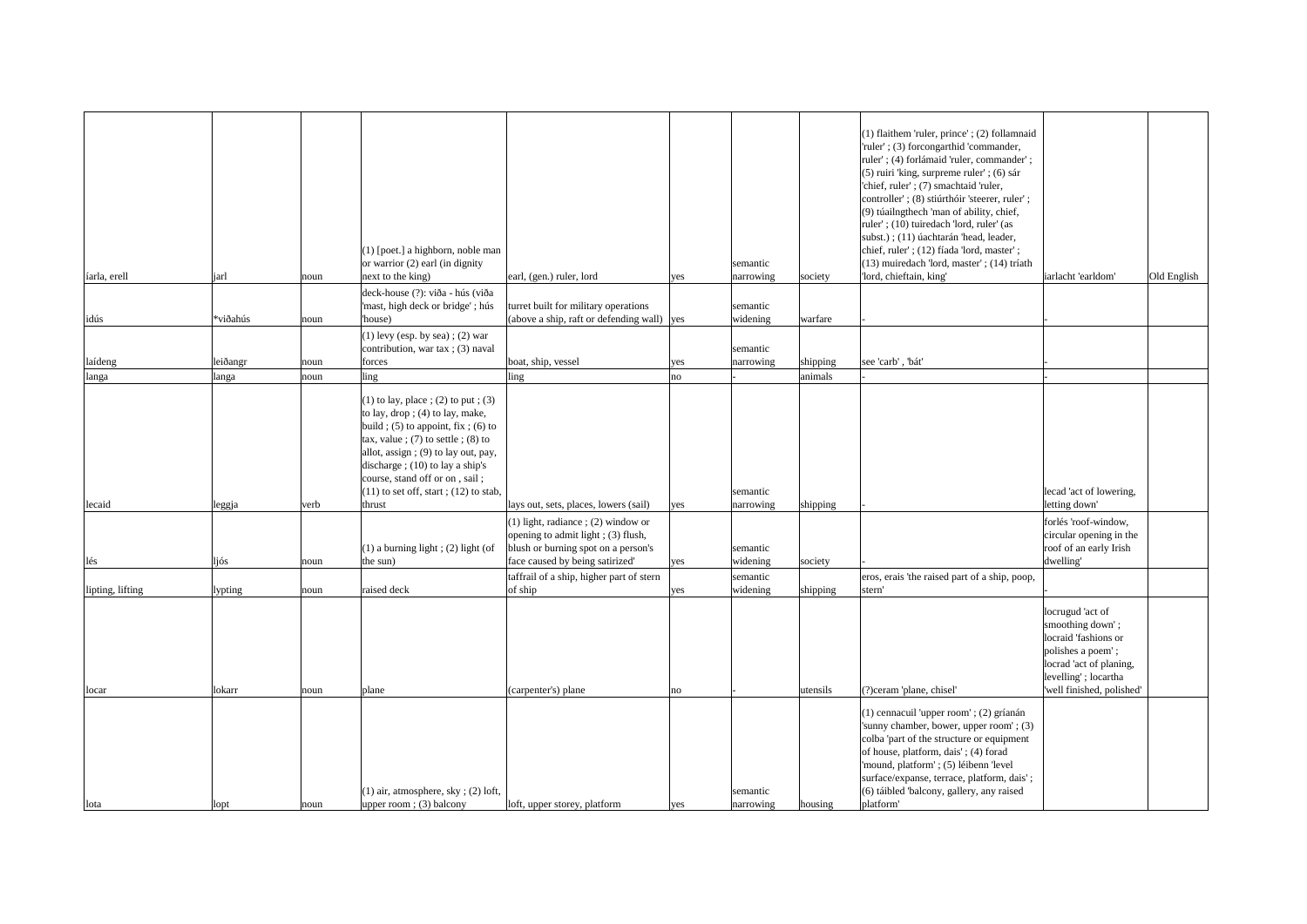| lunnta                 | hlummr                      | noun          | handle of an oar                                                                                            | oar-handle                                                         | no         |                                         | shipping                 |                                                                                                                                                                                                                                                                                                                                                                                                                                          |                                                                                  |             |
|------------------------|-----------------------------|---------------|-------------------------------------------------------------------------------------------------------------|--------------------------------------------------------------------|------------|-----------------------------------------|--------------------------|------------------------------------------------------------------------------------------------------------------------------------------------------------------------------------------------------------------------------------------------------------------------------------------------------------------------------------------------------------------------------------------------------------------------------------------|----------------------------------------------------------------------------------|-------------|
| mál                    | máli                        | noun          | $(1)$ contract, agreement; $(2)$<br>wages, soldier's pay                                                    | tribute                                                            | yes        | semantic shift society                  |                          | $(1)$ bés 'legal customary, rent, tribute'; $(2)$<br>cabalach 'tribute, tax' ; (3) cáin 'law,<br>regulation, rule, fine, tax, tribute'; (4) cís<br>'tax, tribute, cess, rent'; (5) cobach<br>'tribute'; (6) dúalgas 'traditional right,<br>custom, tribute'; (7) monad 'money,<br>tribute, wealth'; (8) screpull 'unit of value'<br>(laws), 'contribution, fee, tribute' (more<br>general sense); (9) smacht 'penalty, fine,<br>tribute' |                                                                                  | Welsh       |
| mangaire               | mangari                     | noun          | monger, higgler                                                                                             | hawker, pedlar                                                     | no         |                                         | society                  | lebróir 'peddlar, merchant'                                                                                                                                                                                                                                                                                                                                                                                                              | mangairecht (?)<br>perhaps orig.<br>'chaffering', cheating,<br>trickery, deceit' | Old English |
| mar                    | morr                        | noun          | suet                                                                                                        | sausage                                                            | yes        | semantic shift                          | food                     | indrechtán 'pudding, sausage'                                                                                                                                                                                                                                                                                                                                                                                                            | maróc 'sausage' (dim.)                                                           |             |
| $\text{marg}(g)$       | $ m$ ork                    | noun          | mark                                                                                                        | mark (coin)                                                        | no         |                                         | commerce                 | (1) bonn 'coin, piece of money, groat'; (2)<br>cíanóg 'small coin'; (3) crosóc 'coin<br>(stamped with cross)'; (4) monad 'money<br>(esp. coin); (5) salfás 'halve-face (coin),<br>groat'; (6) smuilcín 'coin of little value,<br>'copper-nose"                                                                                                                                                                                           |                                                                                  |             |
| marg(g)                | $ m$ ork                    | noun          | forest, march-land, border-land                                                                             | march, boundary                                                    | no         |                                         | geography                | (1) (coic)rích 'boundary, border, march,<br>neighbouring/foreign territory'; (2)<br>methas 'frontier, march'; (3) mruig 'piece<br>of inhabited/cultivated land, country-side,<br>march'; (5) tórann 'share, division,<br>boundary, limit'                                                                                                                                                                                                |                                                                                  |             |
| $marg(g)$ ad           | markaðr                     | noun          | market                                                                                                      | $(1)$ market; $(2)$ market-place; $(3)$<br>bargain, contract $(?)$ | no         |                                         | commerce                 | (1) airlár 'level, surface, square, market-<br>$place(?)'$ ; (2) céite 'hill, mound, meeting-<br>place, square, market-place of city'                                                                                                                                                                                                                                                                                                    |                                                                                  |             |
| matal, mattal          | mottull                     | noun          | mantle                                                                                                      | cloak                                                              | no         |                                         | clothing                 | see 'cába'                                                                                                                                                                                                                                                                                                                                                                                                                               |                                                                                  |             |
| meirge                 | merki                       | noun          | $(1)$ boundary; $(2)$ banner,<br>standard; (3) mark, token, sign;<br>$(4)$ remains, traces                  | battle-standard, esp. banner, flag                                 | yes        | semantic<br>narrowing                   | warfare                  | see 'gunnfund'                                                                                                                                                                                                                                                                                                                                                                                                                           | meirgech 'having<br>standards or flags';<br>Gall meirge 'Norse<br>standard'      |             |
| nes(s)                 | nes                         | noun          | ness, headland                                                                                              | island                                                             | yes        | semantic shift                          | geography                | inis 'island'                                                                                                                                                                                                                                                                                                                                                                                                                            |                                                                                  | Old English |
| ós<br>penning          | óss<br>penningr             | noun<br>noun  | mouth or outlet of a river or lake<br>$(1)$ a piece of property, article;<br>$(2)$ coin, money; $(3)$ penny | mouth (poet.)<br>a coin of small value                             | yes<br>yes | semantic shift<br>semantic<br>narrowing | $\vert$ body<br>commerce | $(1)$ bél 'lip, lips, mouth'; $(2)$ gin 'mouth'<br>see 'marg(g)'; (1) ráibín 'rap, half-penny';<br>(2) af(f)aing 'name of lowest unit of<br>value, penny, scruple' (prob. AS loan);<br>(3) pís 'name of a weight, pennyweight'                                                                                                                                                                                                           |                                                                                  | Latin       |
|                        |                             |               |                                                                                                             |                                                                    |            |                                         |                          |                                                                                                                                                                                                                                                                                                                                                                                                                                          |                                                                                  | Middle      |
| pétar<br>pónair, pónar | piátr<br>baun, (pl.) baunir | noun<br> noun | pewter<br>bean                                                                                              | pewter<br>bean-plant, beans (coll.)                                | no <br> no |                                         | utensils<br>food         | seib 'bean, beans (coll.)'                                                                                                                                                                                                                                                                                                                                                                                                               |                                                                                  | English     |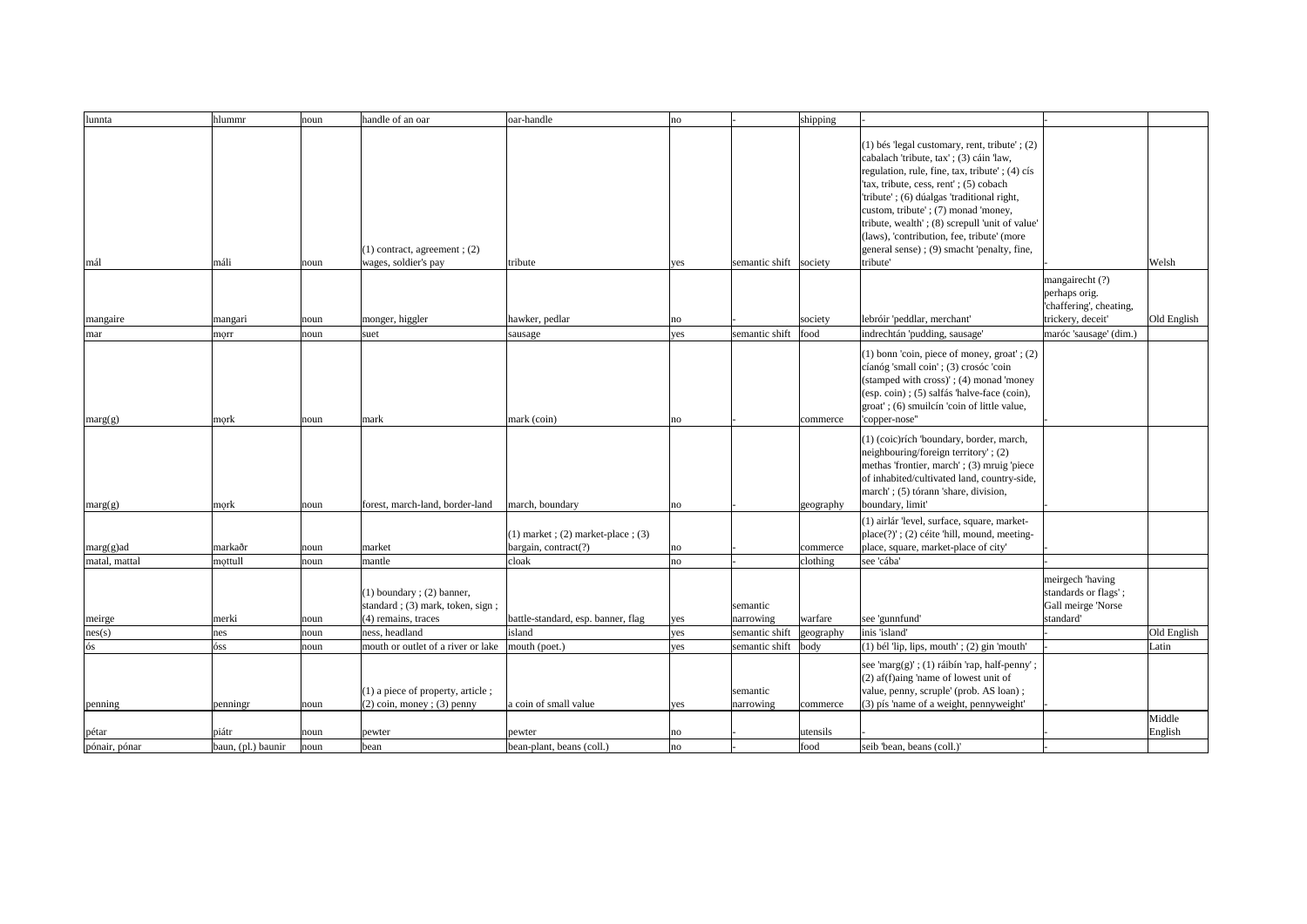| portchaine     | portkona          | noun         | harlot                                                                                                                                      | harlot                          | no         |                       | society             | (1) baitsech 'name of a class of women of<br>diminished legal standing, woman who<br>has entered a union without the consent<br>of her family, harlot'; (2) bless 'harlot';<br>(3) dorman 'harlot, concubine'; (4) drúth<br>'wanton, unchaste, harlot, courtesan'; (5)<br>meirdrech 'harlot, prostitute' ; (6) stípach<br>'harlot, fornicator'; (7) tudrachtaid<br>'exciter, harlot'<br>(1) bert 'burden, load, bundle, sheaf of<br>thatch, rushes, straw'; (2) dornán 'fistful,                                                  | Old English |
|----------------|-------------------|--------------|---------------------------------------------------------------------------------------------------------------------------------------------|---------------------------------|------------|-----------------------|---------------------|-----------------------------------------------------------------------------------------------------------------------------------------------------------------------------------------------------------------------------------------------------------------------------------------------------------------------------------------------------------------------------------------------------------------------------------------------------------------------------------------------------------------------------------|-------------|
|                |                   |              |                                                                                                                                             |                                 |            |                       |                     | handful, sheaf'; (3) trillsén 'bundle,                                                                                                                                                                                                                                                                                                                                                                                                                                                                                            |             |
| $pun(n)$ ann   | bundin            | noun         | sheaf (of corn)                                                                                                                             | sheaf                           | no         |                       | food                | sheaf $(?)$                                                                                                                                                                                                                                                                                                                                                                                                                                                                                                                       |             |
| púr            | búr               | noun         | $(1)$ women's apartment; $(2)$<br>pantry; (3) storehouse                                                                                    | store-house $(?)$ , privy $(?)$ | yes        | semantic<br>narrowing | housing             | (1) ithlann 'threshing floor, barn, granary,<br>storehouse'; (2) etsad 'treasury,<br>storehouse; (3) taiscid 'keeping,<br>guarding, storing, storehouse, treasury'                                                                                                                                                                                                                                                                                                                                                                |             |
| rannsaigid     | rannsaka          | verb         | to ransack, search                                                                                                                          | searches, investigates          | no         |                       | warfare             | (1) ad-rími 'counts, computes, recounts,<br>takes into account, regards as, considers<br>to be, searches out, investigates $(2)$<br>cúartaigid 'goes round, makes circuit of,<br>traverses, visits, moves round about,<br>journeys, searches, investigates,<br>examines'; (3) degaid 'seeks, searches';<br>(4) farraid 'asks for, demands, summons,<br>seeks, searches for'; (5) lorgairid<br>'searches out, investigates; (6) súirid<br>'seeks, searches for, asks for'; (7) túirid<br>'seeks, searches, investigates, examines' |             |
|                |                   |              | $(1)$ race, running ; $(2)$ course,                                                                                                         |                                 |            | semantic              |                     | $(1)$ cenél 'kindred, race, tribe'; $(2)$ ciniud<br>'state of having been born in, descendants,<br>tribe, race'; (3) díne 'generation, age,<br>race, tribe'; (4) fine 'group of person of<br>the same family or kindred, descendants,<br>race, tribe'; (5) folaidrecht 'lineage,                                                                                                                                                                                                                                                  |             |
| ras            | rás               | noun         | channel; (3) company, host                                                                                                                  | 'racing, running contest'       | yes        | narrowing             | society             | descent'                                                                                                                                                                                                                                                                                                                                                                                                                                                                                                                          | Old English |
| rosualt<br>rúm | hrosshvalr<br>rúm | noun<br>noun | walrus<br>$(1)$ room, space; $(2)$ place, seat;<br>$(3)$ bed; $(4)$ room in a ship (one<br>for each pair of rowers); $(5)$<br>space of time | walrus<br>room, interior space  | no <br>yes | semantic<br>narrowing | animals<br>shipping | (1) inad 'place, spot, appointed place,<br>shelter, room'; (2) lepthanas 'house-room,<br>shelter'; (3) tegdais 'house, dwelling,<br>mansion, room, appartment'                                                                                                                                                                                                                                                                                                                                                                    |             |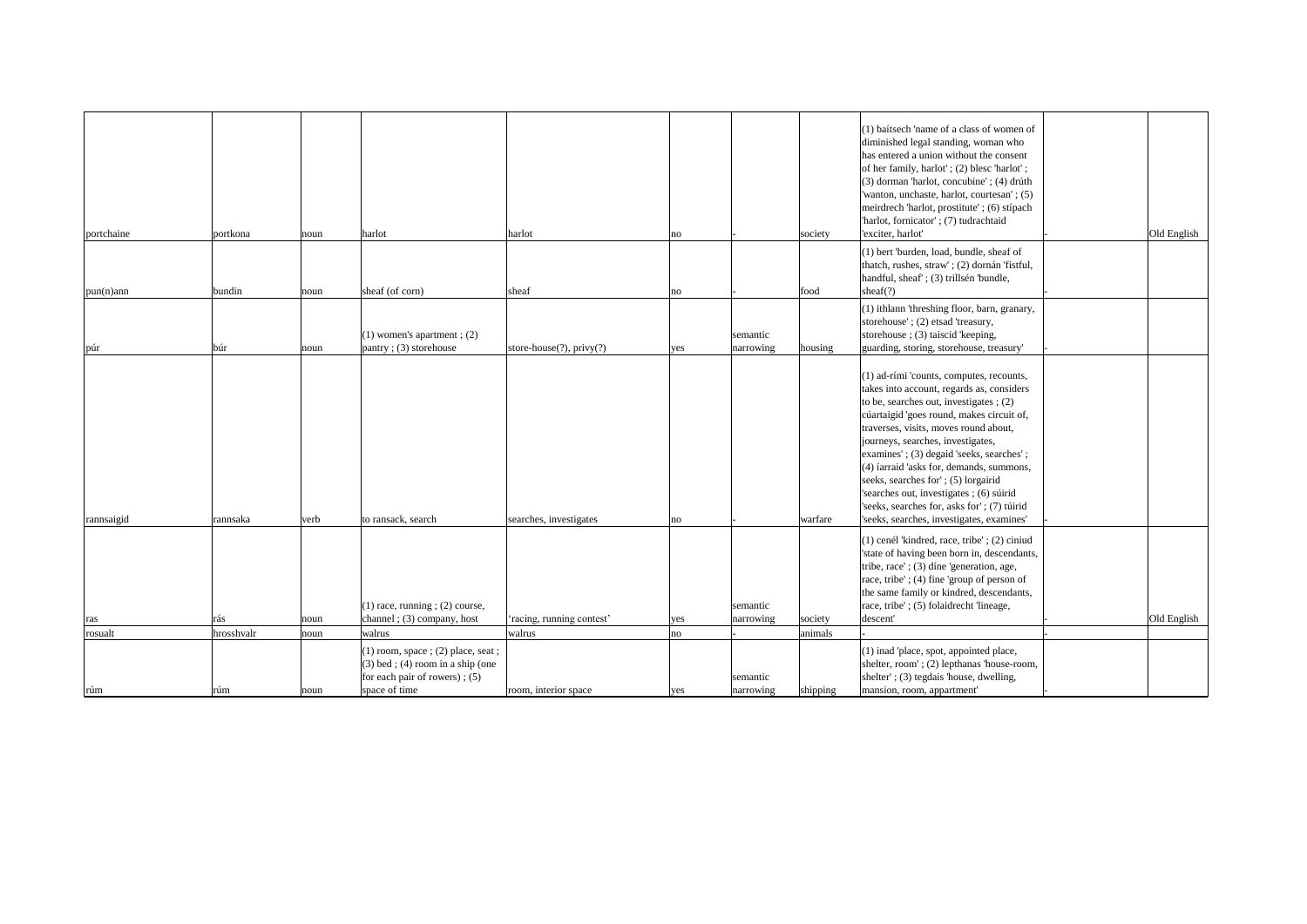| rún          | $runar$ (pl.) | noun | $(1)$ secret, hidden lore, wisdom;<br>$(2)$ written characters, runes; (3)<br>magical characters or signs   | (1) something hidden or occult, a<br>mystery; $(2)$ secret; $(3)$ secret<br>thoughts or wishes, intention,<br>purpose, design; (4) full<br>consciousness, knowledge | yes | semantic<br>narrowing               | society      | $(1)$ coicell 'thought, secret, intention'; $(2)$<br>cobais 'confession (of sin), confidence,<br>secret'; (3) díamar 'hidden, secluded,<br>hidden thing, secret, mystery'; (4) éolas<br>'knowledge, information, secret<br>knowledge'; (5) derrit (as subst.)'secret,<br>mystery'; (6) inchlide (as subst.) 'hidden<br>thing, secret, mystery'; (7) seicréit 'secret<br>(in ecclesiastical sense), mystery'                          | rúnach 'mysterious';<br>rúine 'mystery,<br>mysteriousness';<br>rúinech 'mysterious';<br>$(?)$ rúinid 'confidant,<br>counsellor'; rúnad 'the<br>act of concealing? |             |
|--------------|---------------|------|-------------------------------------------------------------------------------------------------------------|---------------------------------------------------------------------------------------------------------------------------------------------------------------------|-----|-------------------------------------|--------------|--------------------------------------------------------------------------------------------------------------------------------------------------------------------------------------------------------------------------------------------------------------------------------------------------------------------------------------------------------------------------------------------------------------------------------------|-------------------------------------------------------------------------------------------------------------------------------------------------------------------|-------------|
| sab          | stafr         | noun | $(1)$ staff, post; $(2)$ stave;<br>$(3)$ staff, stick; (4) written letter,<br>stave; $(5)$ pl. lore, wisdom | $(1)$ shaft, pole, stake; $(2)$ (fig.)<br>support, upholder, champion, leader                                                                                       |     |                                     | utensils     | (1) cos 'foot, leg, stem, support, handle,<br>$\vert$ shaft'; (2) fert 'shaft, pole(?)'; (3) lorg<br>'staff, stick, club, handle, shaft'; (4)<br>síthbe 'pole, shaft, rod, ridge'; (5) cleth<br>'tree-trunk, tree, house-post, stake, pole ;<br>(6) crann 'tree, wood, timber, staff, pole,<br>bar, stock, plank'; (7) cúaille 'stake, pole,<br>post'; (8) sonn 'stake, post, beam, prop,<br>club'                                   |                                                                                                                                                                   | native word |
|              |               |      |                                                                                                             |                                                                                                                                                                     |     | semantic                            |              | $(1)$ díallat 'saddle'; $(2)$ díllat 'garment,                                                                                                                                                                                                                                                                                                                                                                                       |                                                                                                                                                                   |             |
| sadall       | soðull        | noun | saddle                                                                                                      | horse-saddle, caparison                                                                                                                                             | yes | widening                            | lutensils    | dress, saddle, horsecloth, caparison'                                                                                                                                                                                                                                                                                                                                                                                                |                                                                                                                                                                   | Old English |
| scacaid      | skaka         | verb | to shake<br>$(1)$ war-ship, galley; (2) a                                                                   | strains, filters, sifts, purifies                                                                                                                                   | yes | semantic shift utensils<br>semantic |              | (1) sinid 'stretches (out), extends, spreads,<br>stretches too far, strains, straightens'; (2)<br>síthlaid 'strains, filters, sifts; (3) tendaid<br>'presses, strains, squeezes, tightens,<br>fastens'; (4) glanaid 'cleanses, purifies,<br>purges'; (5) gleid 'makes clear, purifies'<br>see 'carb'; $(1)$ coblach 'fleet'; $(2)$ loinges<br>'fleet, ships, shipping, naval expedition,<br>banishment'; (3) muiriucht 'fleet, naval | scacatóir 'one who<br>strains, pours, cup-<br>bearer                                                                                                              | Old English |
| scaeth       | skeið         | noun | weaver's reed, sley; (3) sheath                                                                             | ship, fleet                                                                                                                                                         | yes | narrowing                           | shipping     | expedition'                                                                                                                                                                                                                                                                                                                                                                                                                          |                                                                                                                                                                   |             |
| scál, scálán | skali         | noun | $(1)$ hut, shed (put up for<br>temporary use); $(2)$ hall, room,<br>esp. sleeping-hall                      | hut, bothy, tent                                                                                                                                                    | yes | semantic<br>narrowing               | housing      | $(1)$ both 'hut, bothy, cot, cabin ; $(2)$ cub<br>'hut, cell'; (3) durthach 'foundation, cell,<br>hut, cabin, church, temple'; (4)<br>tabernacuil 'tent, booth, hut'; (5) pupall<br>'tent, pavilion'                                                                                                                                                                                                                                 | bélscálan 'open hut,<br>tent, shelter' (bél +<br>scálan); bélscálanach<br>like an open hut or tent'                                                               |             |
| scallach     | skalli        | noun | a bald head                                                                                                 | bald                                                                                                                                                                | no  |                                     | $\vert$ body | $(1)$ giunnach 'shaven, shorn'; $(2)$ mael<br>'crop-headed, shorn, by extension bald'<br>$(1)$ muir bran 'cormorant'; $(2)$ gairge                                                                                                                                                                                                                                                                                                   |                                                                                                                                                                   |             |
| scarbh       | skarfr        | noun | cormorant                                                                                                   | cormorant                                                                                                                                                           | no  |                                     | animals      | 'cormorant'?                                                                                                                                                                                                                                                                                                                                                                                                                         |                                                                                                                                                                   |             |
| scatán       | skata         | noun | skate (fish) [rog]                                                                                          | herring                                                                                                                                                             | yes | semantic shift                      | animals      |                                                                                                                                                                                                                                                                                                                                                                                                                                      | scatánach 'fisherman'                                                                                                                                             | Old English |
|              |               |      |                                                                                                             | $(1)$ small piece of rock; $(2)$ steep                                                                                                                              |     | semantic                            |              |                                                                                                                                                                                                                                                                                                                                                                                                                                      |                                                                                                                                                                   |             |
| sceillec     | sker          | noun | rock in the sea, skerry                                                                                     | rock, $crag$ ; (3) precious stone                                                                                                                                   | yes | widening                            | geography    |                                                                                                                                                                                                                                                                                                                                                                                                                                      |                                                                                                                                                                   |             |
|              |               |      |                                                                                                             |                                                                                                                                                                     |     |                                     |              |                                                                                                                                                                                                                                                                                                                                                                                                                                      | scellbordach 'clashing,                                                                                                                                           |             |
| scell        | skjoldr       | noun | shield                                                                                                      | shield                                                                                                                                                              | no  |                                     | warfare      | see 'starga'                                                                                                                                                                                                                                                                                                                                                                                                                         | clanging of shields'                                                                                                                                              | Old English |
|              |               |      |                                                                                                             |                                                                                                                                                                     |     |                                     |              | damdabach 'applied to fat/rotund men,                                                                                                                                                                                                                                                                                                                                                                                                |                                                                                                                                                                   |             |
| scellbolg    | skjaldborg    | noun | wall (rampart) of shields                                                                                   | a wall or roof of shields, testudo                                                                                                                                  | no  |                                     | warfare      | cover, shed, shelter of shields, testudo'                                                                                                                                                                                                                                                                                                                                                                                            | scellbolgach '?'                                                                                                                                                  | Old English |
| scib         | skip          | noun | ship (of any kind)                                                                                          | ship                                                                                                                                                                | no  |                                     | shipping     | see 'scarb'                                                                                                                                                                                                                                                                                                                                                                                                                          |                                                                                                                                                                   | Old English |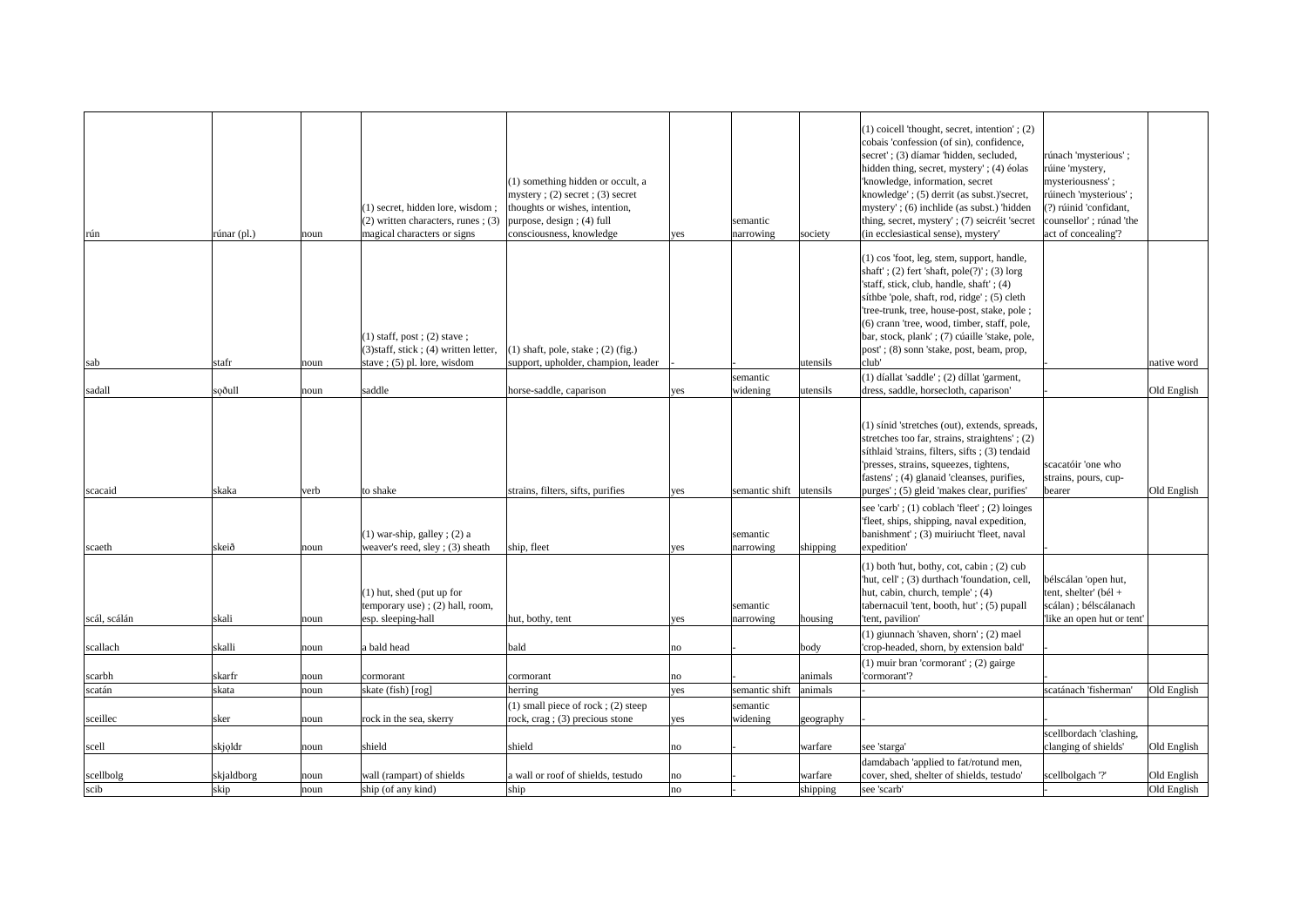| scibaid           | skipa      | verb | $(1)$ to arrange, place ; $(2)$ to take<br>up, occupy ; $(3)$ to assign a thing<br>to one; $(4)$ to man; $(5)$ to<br>arrange, make ready for $(6)$ to<br>change; $(7)$ to draw up | fits out, equips a ship                                                             | yes | semantic<br>narrowing   | shipping     | ecraid 'fixes, arranges, disposes, equips,<br>fits out, adorns'                                                                                                                                                                                                                        |                                                                                                                                                                                   |             |
|-------------------|------------|------|-----------------------------------------------------------------------------------------------------------------------------------------------------------------------------------|-------------------------------------------------------------------------------------|-----|-------------------------|--------------|----------------------------------------------------------------------------------------------------------------------------------------------------------------------------------------------------------------------------------------------------------------------------------------|-----------------------------------------------------------------------------------------------------------------------------------------------------------------------------------|-------------|
|                   |            |      |                                                                                                                                                                                   |                                                                                     |     |                         |              |                                                                                                                                                                                                                                                                                        | scildei, scilte 'name of                                                                                                                                                          |             |
| scilling, scillic | skillingr  | noun | $(1)$ money; (2) shilling; shekel                                                                                                                                                 | shilling                                                                            | no  |                         | commerce     | see 'cába'; (1) brothrach ' bed-covering,<br>coverlet, blanket, garment'; (2) díllat<br>'garment, dress, raiment'; (3) étach<br>'covering, raiment, clothing, garment'; (4)                                                                                                            | a coin'                                                                                                                                                                           | Old English |
| scing             | skinn      | noun | skin                                                                                                                                                                              | covering, garment, clothes, cloak                                                   | yes | semantic shift clothing |              | meither 'an outer covering of some kind'                                                                                                                                                                                                                                               |                                                                                                                                                                                   |             |
| scingetóir        | skinnari   | noun | skinner, tanner<br>$(1)$ corner (of a square cloth);<br>$(2)$ corner of a sail or sheet; $(3)$<br>flap, skirt of a cloak; $(4)$ lap; $(5)$<br>square piece of cloth, kerchief;    | worker in skins, furrier                                                            | no  | semantic                | society      | $(1)$ mengul 'cloth, sheet'; $(2)$ eng 'portion                                                                                                                                                                                                                                        | mullscóid 'mountain-<br>like sheets'; línscóit                                                                                                                                    |             |
| scót              | skaut      | noun | $(6)$ lady's hood                                                                                                                                                                 | sheet, sail                                                                         | yes | narrowing               | shipping     | of surface, angle, strip, patch, banner, sail' linen sheets'                                                                                                                                                                                                                           |                                                                                                                                                                                   |             |
| scréch            | skrækr     | noun | shriek, scream                                                                                                                                                                    | cry, shout, scream                                                                  | no  |                         | $\vert$ body | (1) blá 'shout, cry'; (2) éigem 'scream,<br>cry'; (3) gáir 'shout, cry (of exaltation,<br>grief)'; (4) facht 'loud cry, shout, groan'<br>(5) núallán 'loud cry'; (6) scairt 'cry,<br>shout'; (7) uchtach 'scream, cry'                                                                 | scréchach 'crying,<br>screaming, screetching'<br>; scréchaid 'cries,<br>screams, screetches';<br>scréchda 'screaming,<br>screaching'                                              |             |
| scuird            | skyrta     | noun | shirt, (a kind of) kirtle                                                                                                                                                         | shirt, tunic, cloak                                                                 | no  |                         | clothing     | see 'cába'; (1) enech 'shirt, smock'; (2)<br>inar 'tunic, membrame/coat of the eye,<br>peel/coat of an onion'; (3) rucht 'tunic or<br>garment of some sort'                                                                                                                            |                                                                                                                                                                                   |             |
| scúta             | skúta      | noun | small craft, skiff                                                                                                                                                                | boat, ship                                                                          | no  |                         | shipping     |                                                                                                                                                                                                                                                                                        |                                                                                                                                                                                   |             |
|                   |            |      |                                                                                                                                                                                   | $(1)$ bench of a boat, the thwart; $(2)$<br>beam, [fig.] key position, battle-rank, |     | semantic                |              | (1) coltra 'rower's bench in a galley, bed'<br>(2) slis ' side, wall, flank, slope, coast,<br>bank, seat, bench'; (3) airge 'rafter, beam'<br>; (4) crann 'tree, wood, timber, staff, pole,<br>bar, plank, beam'; (5) maide 'stick, staff,<br>beam, log'; (6) sonn 'stake, post, beam, | sessbéimm 'oarstroke,<br>distance of an<br>oarstroke';<br>sessbéimnech<br>'oarstrokes'; oenshess<br>boat with one bench',<br>tresess 'boat with three<br>thwarts', cóicsess 'boat |             |
| sess              | sess       | noun | seat, thwart                                                                                                                                                                      | row, rank                                                                           | yes | widening                | shipping     | prop, club'; (7) airechas 'rank, legal status' with five benches'                                                                                                                                                                                                                      |                                                                                                                                                                                   | native word |
| sitrech           | þytr       | noun | noise, whisteling sound                                                                                                                                                           | (1) a neighing; act of neighing,<br>braying; $(2)$ a sneezing                       | yes | specialisation          | animals      | (1) sraedach, sraegach 'act of sneezing';<br>(2) screódfadach 'sneezing'                                                                                                                                                                                                               |                                                                                                                                                                                   |             |
|                   |            |      |                                                                                                                                                                                   | name of a heavy bar or post used to                                                 |     |                         |              |                                                                                                                                                                                                                                                                                        |                                                                                                                                                                                   |             |
| slagbrann         | slagbrandr | noun | $(1)$ bolt, bar ; (2) war-engine                                                                                                                                                  | propel missiles                                                                     | no  |                         | warfare      |                                                                                                                                                                                                                                                                                        |                                                                                                                                                                                   |             |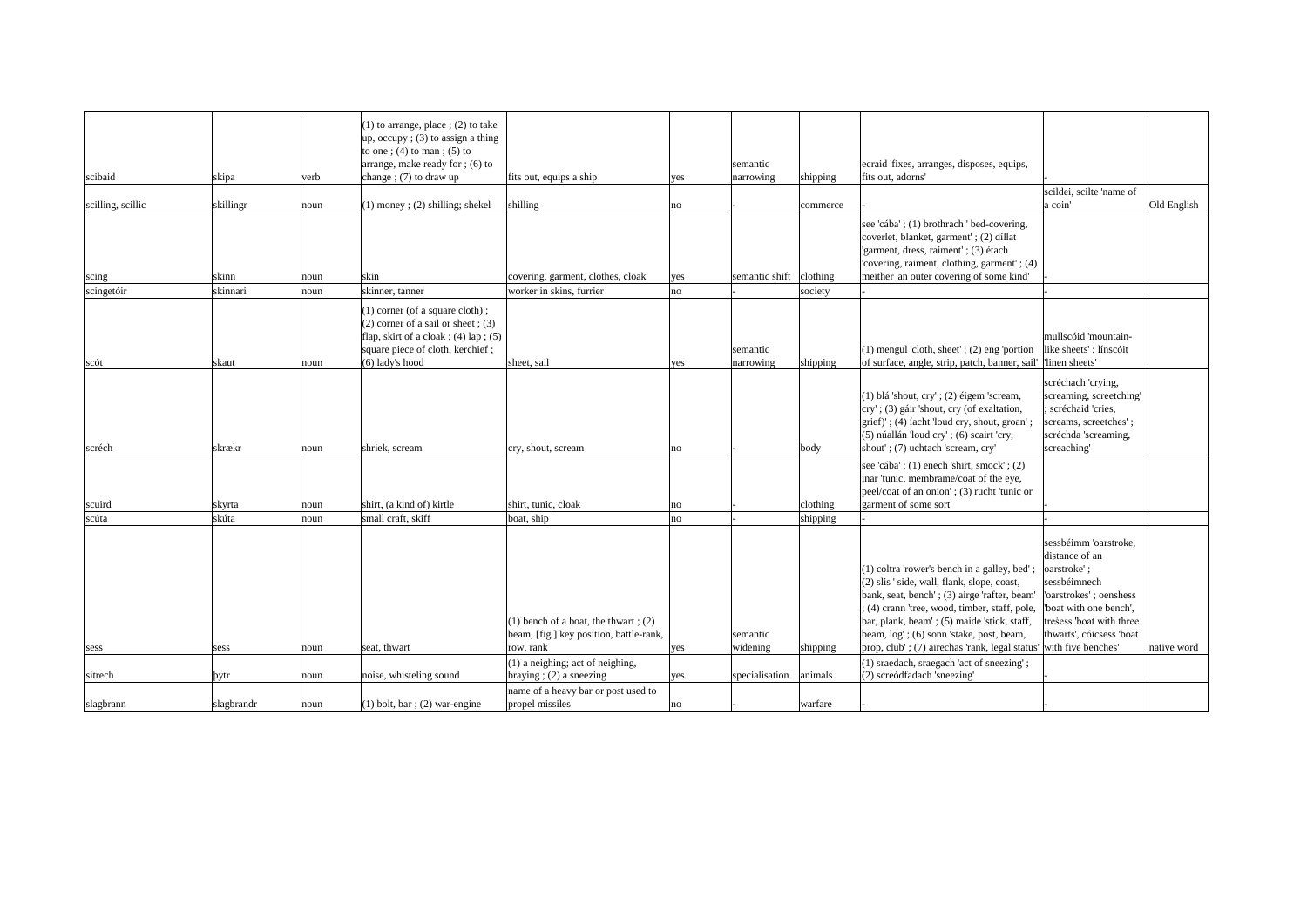| slípaid                | slípa   | verb | to whet, to sharpen                                                                                                       | smoothes, polishes, whets                                                                                  | no  |                       | utensils  | $(1)$ círaid 'combs, smoothes out'; $(2)$<br>réidid 'levels, smoothes, makes easy,<br>clears'; (3) slíachtaid 'smoothes, sleeks,<br>strokes'; (4) bláithigid 'makes smoothe,<br>polishes'; (5) caindlid 'brightens, polishes'  slípad 'act of polishing,<br>; (6) límaid 'sharpens, grinds, polishes';<br>(7) slemnaigid 'makes smooth, polishes';<br>(8) géraigid 'sharpens, whets'                                                                                                                                                                                                                                                            | whetting'; slípatóir<br>one who polishes,<br>sharpens'                                                                                              |             |
|------------------------|---------|------|---------------------------------------------------------------------------------------------------------------------------|------------------------------------------------------------------------------------------------------------|-----|-----------------------|-----------|-------------------------------------------------------------------------------------------------------------------------------------------------------------------------------------------------------------------------------------------------------------------------------------------------------------------------------------------------------------------------------------------------------------------------------------------------------------------------------------------------------------------------------------------------------------------------------------------------------------------------------------------------|-----------------------------------------------------------------------------------------------------------------------------------------------------|-------------|
|                        |         |      |                                                                                                                           |                                                                                                            |     |                       |           |                                                                                                                                                                                                                                                                                                                                                                                                                                                                                                                                                                                                                                                 |                                                                                                                                                     |             |
| sniding                | níðingr | noun | villain, scoundrel, vile wretch;<br>apostate                                                                              | worthless fellow, wretch                                                                                   | no  |                       | society   | $(1)$ lionnsca 'worthless fellow'; $(2)$<br>anduine 'person of low estate, poor<br>person, wretch'; (3) bill 'leper, wretch,<br>coward'; (4) donán 'miserable creature,<br>wretch'; $(5)$ slataire 'thief, wretch'; $(6)$<br>toirsechán 'sorrowful one, wretch'; (7) trú<br>'doomed person, wretch, miserable<br>person, villain'                                                                                                                                                                                                                                                                                                               |                                                                                                                                                     |             |
| sparr, sparra, spairre | sparri  | noun | rafter, spar, beam                                                                                                        | $(1)$ spar, beam, rafter; $(2)$ stake,<br>spike, nail; (3) gate of a town or city,<br>fortification        | yes | semantic<br>widening  | housing   | $(1)$ airge 'rafter, beam'; $(2)$ crann 'tree,<br>wood, timber, staff, pole, bar, plank,<br>beam'; (3) maide 'stick, staff, beam, log';<br>(4) sonn 'stake, post, beam, prop, club';<br>(5) bairrén 'beam, rafter'; (6) tarstnán<br>'small beam, rafter'; (7) cleth 'tree-trunk,<br>tree, house-post, stake, pole ; (8) cúaille<br>'stake, pole, post'; (9) sonn 'stake, post,<br>beam, prop, club'; (10) cló 'metal spike,<br>nail'; (11) delg 'thorn, pin, spike, nail;<br>$(12)$ tairnge 'spike, point, nail, peg'; $(13)$<br>dorus 'door(way), gate(way)'; (14) ermúr<br>'front-wall, fortification'; (15) túae<br>'rampart, fortification' | sparrad 'a fastening or<br>nailing, to fasten or<br>nail, driving,<br>inculcating'                                                                  |             |
|                        |         |      |                                                                                                                           |                                                                                                            |     |                       |           |                                                                                                                                                                                                                                                                                                                                                                                                                                                                                                                                                                                                                                                 | sráitecht 'walking                                                                                                                                  | Latin / Old |
| sráit                  | strœti  | noun | street<br>$(1)$ string, cord, rope; $(2)$ anchor-<br>cable ; (3) bowstring ; (4) string<br>of an instrument; $(5)$ narrow | (stone paved) street<br>$(1)$ string, cord; $(2)$ bowstring; $(3)$<br>(as vn. of srengaid) act of pulling, | no  | semantic              | housing   | plait 'street' (Lat. platea)                                                                                                                                                                                                                                                                                                                                                                                                                                                                                                                                                                                                                    | about, promenading'<br>srengach 'stringed';<br>srengad 'act of pulling,<br>dragging, tearing';<br>srengaid 'pulls, drags,<br>draws, tears'; srengal | English     |
| sreng                  | strengr | noun | channel of water, swift current<br>$(1)$ knobby lump; $(2)$ beaker,                                                       | dragging                                                                                                   | yes | narrowing<br>semantic | utensils  | see 'cadla'<br>$(1)$ airdrech 'cup, vessel'; $(2)$ án 'cup,<br>drinking-vessel'; (3) boige 'cup, small<br>vessel, cauldon'; (4) creithir 'container,<br>vessel, drinking-cup'; (5) cuäch 'cup,<br>goblet, bowl'; (6) cúad 'drinking-vessel,<br>cup, mug'; (7) eredech 'drinking-cup,<br>goblet'; (8) inntile 'drinking vessel,<br>wallet, drinking cup'; (9) tulchube 'vat,                                                                                                                                                                                                                                                                     | 'pulling, dragging'                                                                                                                                 | native word |
| stáb                   | staup   | noun | stoup                                                                                                                     | cup, drinking vessel, stoup                                                                                | yes | narrowing             | lutensils | cup, goblet, bowl'                                                                                                                                                                                                                                                                                                                                                                                                                                                                                                                                                                                                                              |                                                                                                                                                     |             |
| staca                  | stakkr  | noun | $(1)$ cape, short cloak; $(2)$ stack<br>of hay                                                                            | stack (of corn)                                                                                            | yes | semantic<br>narrowing | food      | $(1)$ crúach 'stack of corn, rick'; $(2)$ daiss<br>heap, pile, rick, stack (esp. corn)                                                                                                                                                                                                                                                                                                                                                                                                                                                                                                                                                          | stacán 'small stack of<br>corn'                                                                                                                     |             |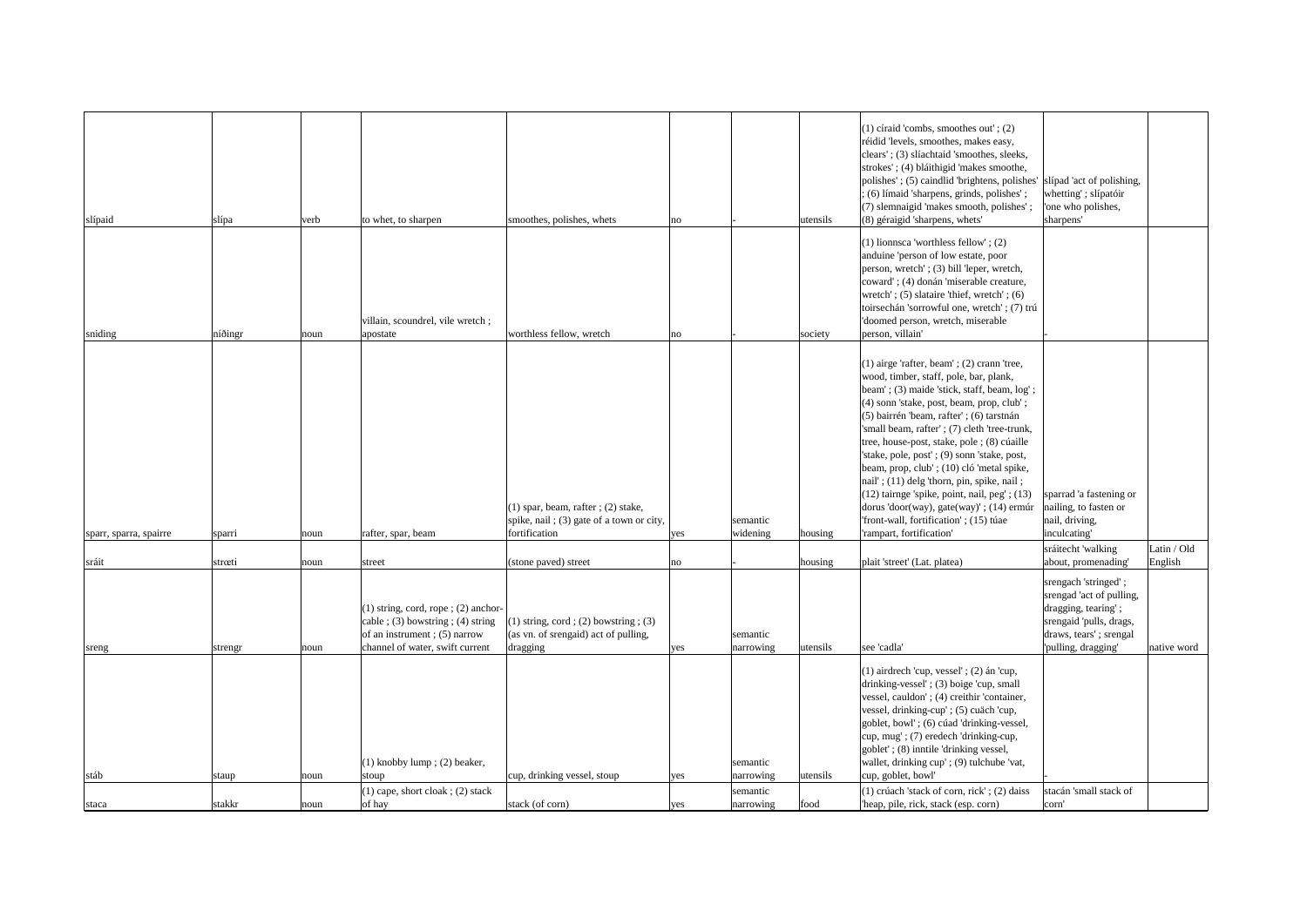|                 |                  |      | stay (esp. the rope from the mast                                                                                                |                                                                                                                                |                 |                                   |           | fossugud 'keeping, detaining, stopping, a                                                                                                                                                                                                                                                                                                                                                                                                      |                                                                                                                                                                                                         |             |
|-----------------|------------------|------|----------------------------------------------------------------------------------------------------------------------------------|--------------------------------------------------------------------------------------------------------------------------------|-----------------|-----------------------------------|-----------|------------------------------------------------------------------------------------------------------------------------------------------------------------------------------------------------------------------------------------------------------------------------------------------------------------------------------------------------------------------------------------------------------------------------------------------------|---------------------------------------------------------------------------------------------------------------------------------------------------------------------------------------------------------|-------------|
| stag            | stag             | noun | to the stem)                                                                                                                     | stay (of a ship)                                                                                                               | no              |                                   | shipping  | stay, support                                                                                                                                                                                                                                                                                                                                                                                                                                  |                                                                                                                                                                                                         |             |
| staíc           | steik            | noun | steak                                                                                                                            | steak, piece of meat                                                                                                           | $\overline{no}$ |                                   | food      | $(1)$ ces 'haunch (of meat?), flank'; $(2)$<br>aisil 'part, division, joint, joint of meat';<br>$(3)$ clíathán 'side, loin (of meat)'; $(4)$<br>midmír 'name of a joint or portion of<br>meat, middle piece or cut'; (5) ordu<br>'piece, portion, morsel (esp. of fish or<br>meat)'; (6) roichnech 'some portion of<br>meat forming a food-ration'; (7) uruscall<br>'some part of a carcase, some portion of<br>an animal, some joint of meat' | staígthe 'roasted';<br>stéig $(?)$ 'portion, slice'                                                                                                                                                     |             |
|                 |                  |      |                                                                                                                                  |                                                                                                                                |                 |                                   |           |                                                                                                                                                                                                                                                                                                                                                                                                                                                |                                                                                                                                                                                                         |             |
| starga, targa   | targa            | noun | target, small round shield                                                                                                       | targe, shield                                                                                                                  | no              |                                   | warfare   | (1) bocóit 'boss of a shield'; freq. also the<br>shield itself; (2) brattach 'clothing, shield,<br>banner, standard'; (3) finnell 'shield'; (4)<br>luibne 'fingers/toes, spear, lance, shield(s)'<br>; (5) scéithíne 'a little shield'; (6) scíath<br>'shield'; (7) fern 'alder-tree, shield (made<br>of alder-wood), pole, stake'                                                                                                             |                                                                                                                                                                                                         |             |
|                 |                  |      |                                                                                                                                  |                                                                                                                                |                 |                                   |           |                                                                                                                                                                                                                                                                                                                                                                                                                                                |                                                                                                                                                                                                         |             |
| stiúir          | stýri            | noun | helm, rudder                                                                                                                     | $(1)$ rudder, helm; $(2)$ guidance,<br>control; $(3)$ guide, controller; $(4)$ as<br>vn. of stiúraid 'steers, guides, directs' | yes             | semantic<br>widening              | shipping  | (1) falmaire 'rudder, helm'; (2) luí 'tail of<br>an animal, steering-oar, rudder'; (3) treóir stiúraigid 'steers,<br>'guidence, direction, course'; (4) treóraige directs'; stiúraigtheóir<br>'guide, leader'; (5) smachtaid 'ruler,<br>controller'                                                                                                                                                                                            | stiúraid 'steers, guides,<br>directs'; stiúrad 'act of<br>steering, guiding,<br>directing'; stiúraid<br>'steersman, helmsmen';<br>stiúraigecht 'steering';<br>director'; stiúrthóir<br>'steerer, ruler' |             |
| stiúrusmann     | stýrimaðr        | noun | steersman, skipper, captain                                                                                                      | steersman, helmsman                                                                                                            | no              |                                   | society   | luam 'pilot, steersman'                                                                                                                                                                                                                                                                                                                                                                                                                        |                                                                                                                                                                                                         | Old English |
| stól            | stóll            | noun | $(1)$ stool, chair; $(2)$ bishop's see<br>or residence ; $(3)$ a king's throne<br>or residence; $(4)$ [pl.] a class of<br>angels | stool                                                                                                                          | yes             | semantic<br>narrowing<br>semantic | utensils  |                                                                                                                                                                                                                                                                                                                                                                                                                                                |                                                                                                                                                                                                         | Old English |
| tile            | bili             | noun | wainscot, panel, board-partition                                                                                                 | $(1)$ board, plank; $(2)$ stern                                                                                                | yes             | widening                          | shipping  |                                                                                                                                                                                                                                                                                                                                                                                                                                                |                                                                                                                                                                                                         |             |
| tophta, tochta  | $\vert$ popt(a)  | noun | rowing bench, thwart                                                                                                             | thwart                                                                                                                         | no              |                                   | shipping  | coltra 'rower's bench in a galley, bed'                                                                                                                                                                                                                                                                                                                                                                                                        |                                                                                                                                                                                                         |             |
| tráill          | <b>br</b> œll    | noun | thrall, slave, [fig.] wretch, [fig.]<br>scoundrel                                                                                | slave, thrall                                                                                                                  | yes             | semantic<br>narrowing             | society   | $(1)$ cacht 'person in bondage, slave'; $(2)$<br>doir 'unfree, serf, slave'; (3) mug 'male<br>slave or servant'                                                                                                                                                                                                                                                                                                                                |                                                                                                                                                                                                         | Old English |
| trosc           | <b>borskr</b>    | noun | cod, codfish                                                                                                                     | codfish                                                                                                                        | no              |                                   | animals   |                                                                                                                                                                                                                                                                                                                                                                                                                                                |                                                                                                                                                                                                         |             |
| $\acute{u}(i)r$ | aurr             | noun | moist earth, clay, mud ; 'úr';<br>drizzling rain                                                                                 | mould, earth, clay, soil, ground                                                                                               | no              |                                   | geography | úath 'earth, clay, mould'                                                                                                                                                                                                                                                                                                                                                                                                                      |                                                                                                                                                                                                         | Old English |
| ub              | húfr             | noun | hulk or hull (of a ship)                                                                                                         | $(1)$ hull (of a ship); $(2)$ prow                                                                                             | no              |                                   | shipping  |                                                                                                                                                                                                                                                                                                                                                                                                                                                |                                                                                                                                                                                                         |             |
|                 |                  |      | víkingr 'freebooter, sea-rover,<br>pirate, Viking'; víking                                                                       |                                                                                                                                |                 |                                   |           |                                                                                                                                                                                                                                                                                                                                                                                                                                                |                                                                                                                                                                                                         |             |
| ucing           | víkingr / víking | noun | 'freebooting voyage'                                                                                                             | 'Viking, sea-rover, pirate', 'fleet'                                                                                           | no              |                                   | society   |                                                                                                                                                                                                                                                                                                                                                                                                                                                | uiginnecht 'piracy'                                                                                                                                                                                     |             |
| undás           | vindáss          | noun | winding-pole, windlass                                                                                                           | windlass                                                                                                                       | no              |                                   | shipping  |                                                                                                                                                                                                                                                                                                                                                                                                                                                |                                                                                                                                                                                                         |             |